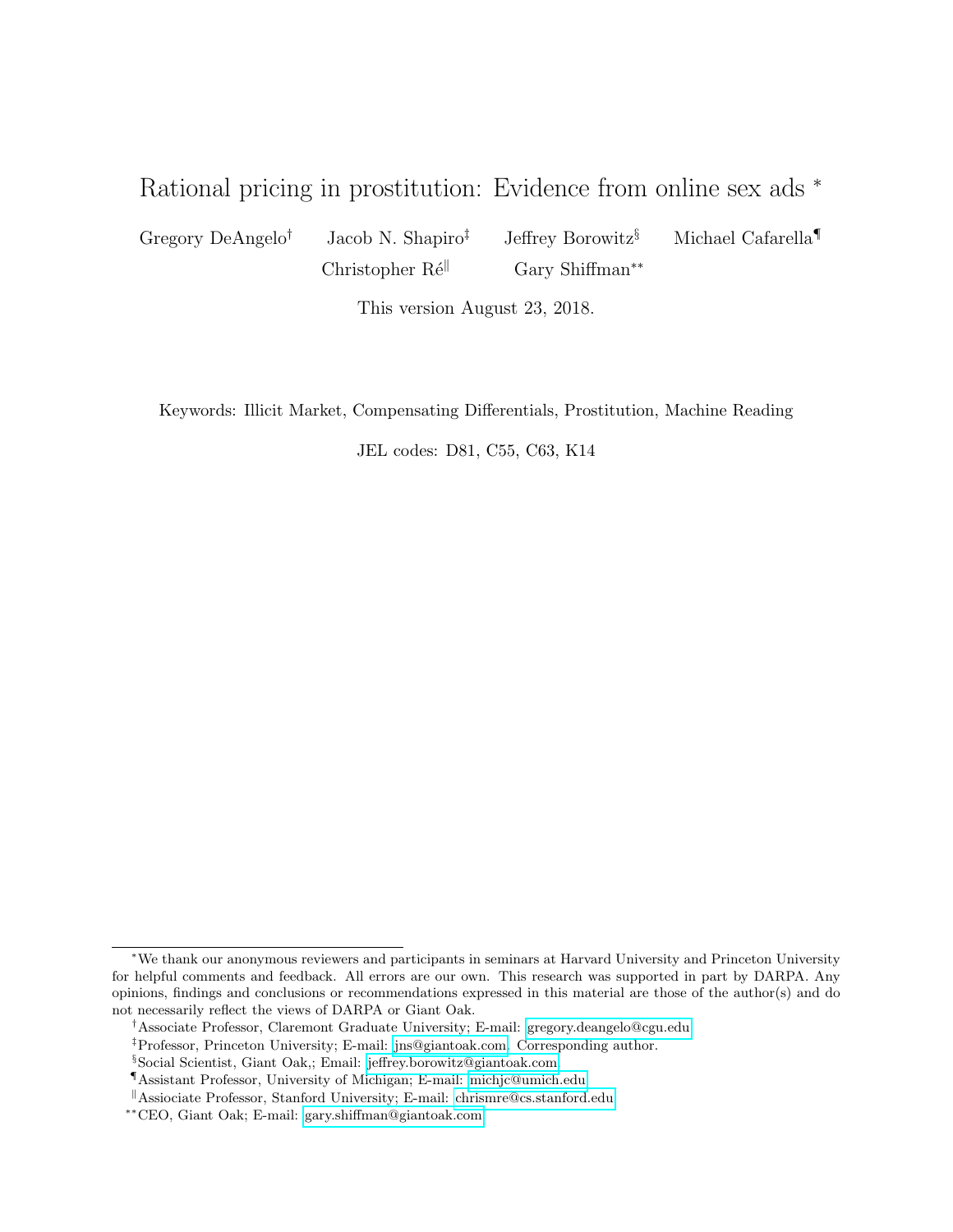#### Abstract

The movement of many human interactions to the internet has led to massive volumes of text that contain high-value information for social scientists. Unlocking these texts' scientific value is challenging because they are written for human consumption with a great deal of obfuscation and slang, particularly so in areas of illicit behavior. We use the DEEPDIVE system which conducts large scale probabilist inference in a user-enabled feedback loop to extract structured data from more than 30 million online ads for real-world sex over a four-year period, data significantly larger than that previously developed on the topic. We establish prices in a common numeraire and study the correlates of pricing, focusing on risk. We show first that there is a 15-19% price premium for services performed at a location of the buyer's choosing (outcall). Examining how this premium varies across cities and service venues (i.e. incall vs. outcall) we show that most of the variation in prices is likely driven by supply-side decision making. We decompose the price premium into travel costs (75%) and a remainder that is strongly correlated with local violent crime risk, a proxy for physical risk to the provider. Finally, we show that sex workers demand compensating differentials for the unpleasantness of the job on par with the very riskiest legal jobs; an hour spent with clients is valued at roughly \$151 for incall services compared to an implied travel cost of \$36/hour. These results show that offered prices in the online market for real-world sex are driven by the kinds of rational decision-making common to most pricing decisions and demonstrate the value of applying machine reading technologies to complex online text corpora.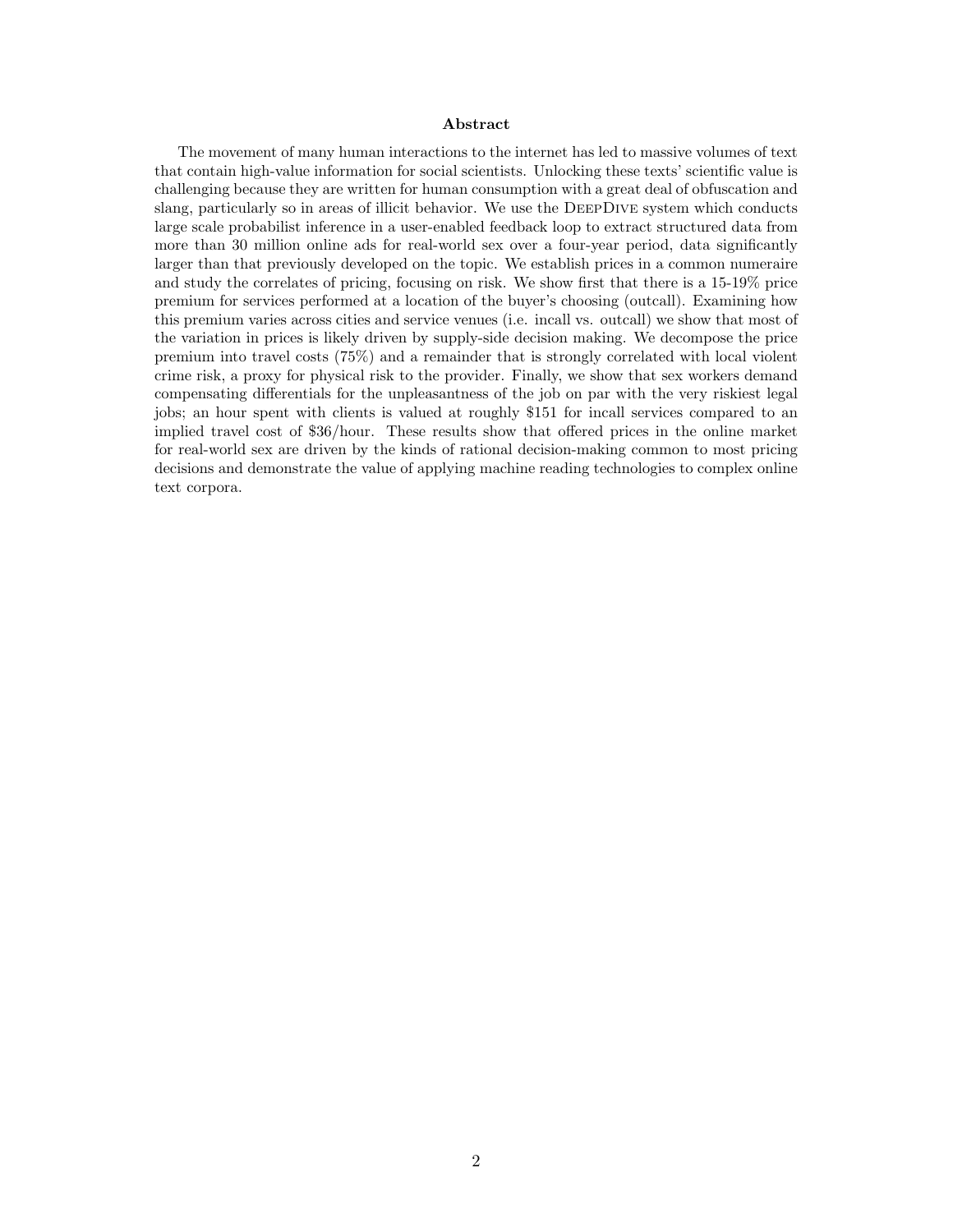### Introduction

The movement of many human interactions to the internet has led to massive volumes of text that contain high-value information for social scientists. For example, online illicit sex markets have yielded tens of millions of sex provider advertisements and over one million customer reviews of those providers. These online texts describe prices, locations, personal characteristics, preferences about the commercial encounter, and other information that is useful for social science but otherwise difficult to obtain at a large scale.<sup>[1](#page-0-0)</sup> Unfortunately, these texts are intended for individual human, not analytical, consumption: they are casually-written and contain nonstandard usage and slang. To date, preparing such data for statistical analysis has required substantial human annotation, with the concomitant expense and necessary reduction in data size.

Recent advances in computer science enable macroscopic analysis of such data at finer resolution than previously possible by extracting high-quality structured analysis-ready information from text and images with minimal human annotation. In this paper we employ the DEEPDIVE system to create a structured database of facts recovered from human-written source texts in the online illicit sex market. DeepDive uses large-scale probabilistic inference in a user-enabled feedback loop, thereby avoiding problems common to most standard annotation techniques, such as reliance on brittle rules or fixed grammars. In a number of applications, DeepDive obtains accuracy that is similar to that of a human annotator [Callaway](#page-32-0) [\(2015\)](#page-32-0); [Peters et al.](#page-33-0) [\(2014\)](#page-33-0). We are thus able to obtain a very large and high-quality database about subtle concepts, derived from an extremely messy collection of documents (table [A1](#page-35-0) provides precision/recall figures).

Data on this market are relatively easy to access in small quantities because much of the activity happens in public web fora (e.g. <www.backpage.com>). The postings on these sites are text advertisements written in informal English, akin to classified ads, often accompanied by images. As with classified ads, there is informal broad agreement about the kind of information to provide (prices, locations, etc) but diversity in both mode of expression (slang, colloquial usage, nonstandard usage) and in exactly which data values are provided. Figure [1](#page-23-0) displays a full example of an online advertisement as well as two examples of ad text to illustrate the linguistic challenges in this space.

 $1$ Other arenas of human interaction producing massive corpora of online text include weapons sales, labor markets, and small-cap stock fraud, among others.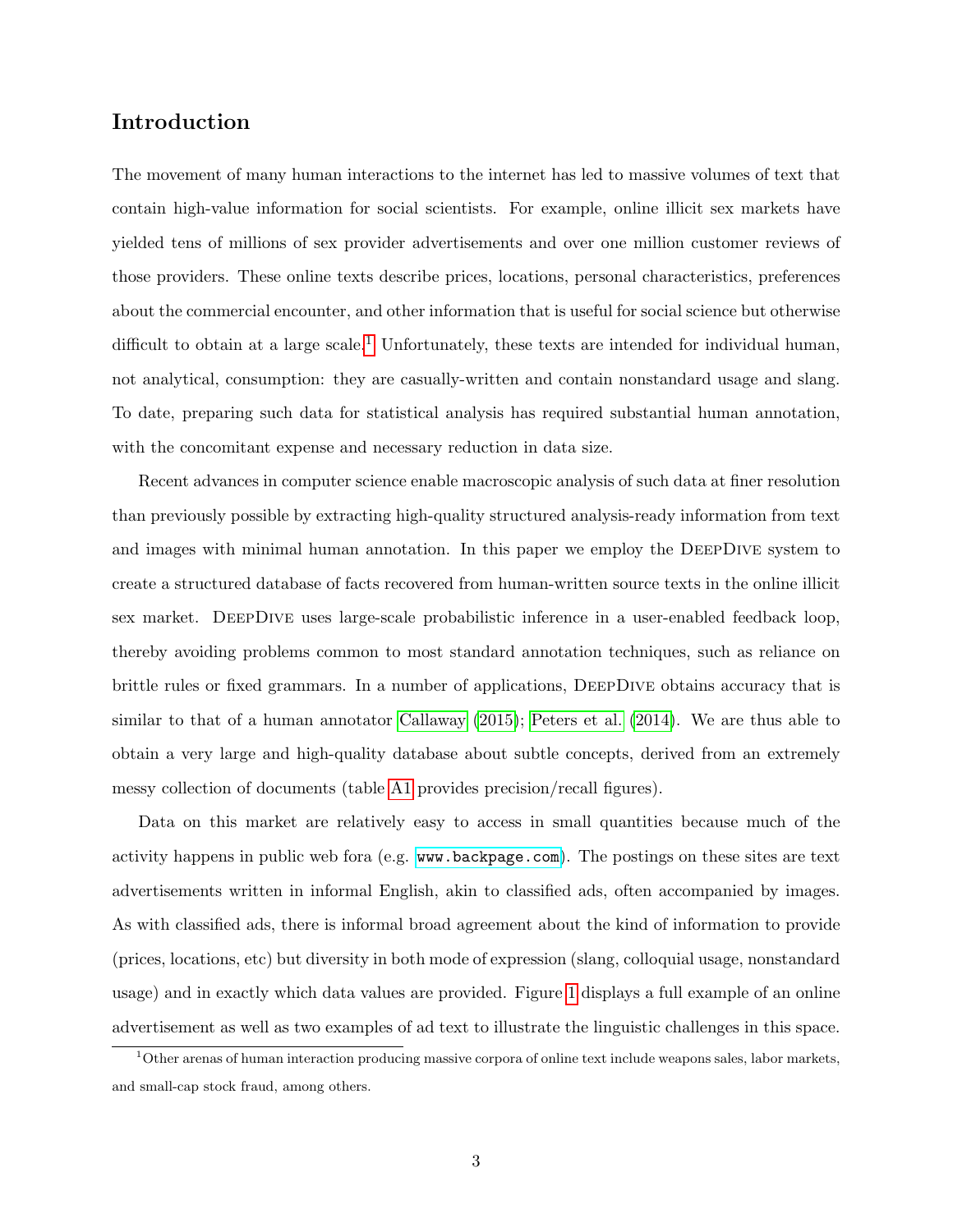Our text collection contains information from almost 30 million text ads for sex services, scraped from 19 distinct websites between early-2011 and January 2016 by IST Research.

#### [INSERT FIGURE [1](#page-23-0) ABOUT HERE.]

Little is known about the market for sex services, but there are many reasons to want to know more. The sex services market is a two-sided markets where buyers aim to connect with providers of sex services and providers wish to offer their services. Given the illegal nature of the services, both the service provider and John are concerned with the possibility that they could be matching with a law enforcement agent. Additionally, service providers also face a risk of encountering a violent John.<sup>[2](#page-0-0)</sup> In fact, small scale surveys have found that as many as two in three sex service providers have been assaulted by customers or pimps [\(Weitzer, 1999\)](#page-34-0).

Sex services were traditionally solicited in outdoor spaces, which resulted in the creation of red-light districts [\(Hubbard and Sanders, 2003\)](#page-32-1). In the presence of mounting social pressure and threat of arrest, sex service workers were largely relegated to specific locations in urban areas where illegal activities were more tolerated. However, the introduction of the internet fundamentally changed the nature of the initial interaction between clients (the demand side of the market) and service providers (the supply side). Instead of face-to-face interactions, the initial interactions between potential clients and service providers began when a client responded to an advertisement, which offered sex services. The movement to arranging services online versus through face-to-face interactions is thought to result in more safety for service providers [\(Bass, 2015\)](#page-32-2), as service providers can screen potentially violent clients.[3](#page-0-0) Additionally, the movement to online advertisements enabled service providers to coordinate appointments and have more control over the location where services are to be performed, rather than waiting at specific outdoor locations or propositioning potential clients in public locations (e.g. bars, casinos). So, service providers can now determine whether they are willing to travel to a potential client's location (outcall), whether the client must come to the location of the service provider's choosing (incall) or if the service provider can accommodate

<sup>&</sup>lt;sup>2</sup>As noted in [Potterat et al.](#page-33-1) [\(2004\)](#page-33-1), the estimated female homicide rate is 204 per 100,000, which is 51 times higher than the second most dangerous occupation for females (liquor store employee).

<sup>&</sup>lt;sup>3</sup>A digital footprint of the arrangements of the services to be provided, which can include date, time, location, services to be performed and cost of services, are also generated when arrangements are made by email, which is also thought to deter violent clients.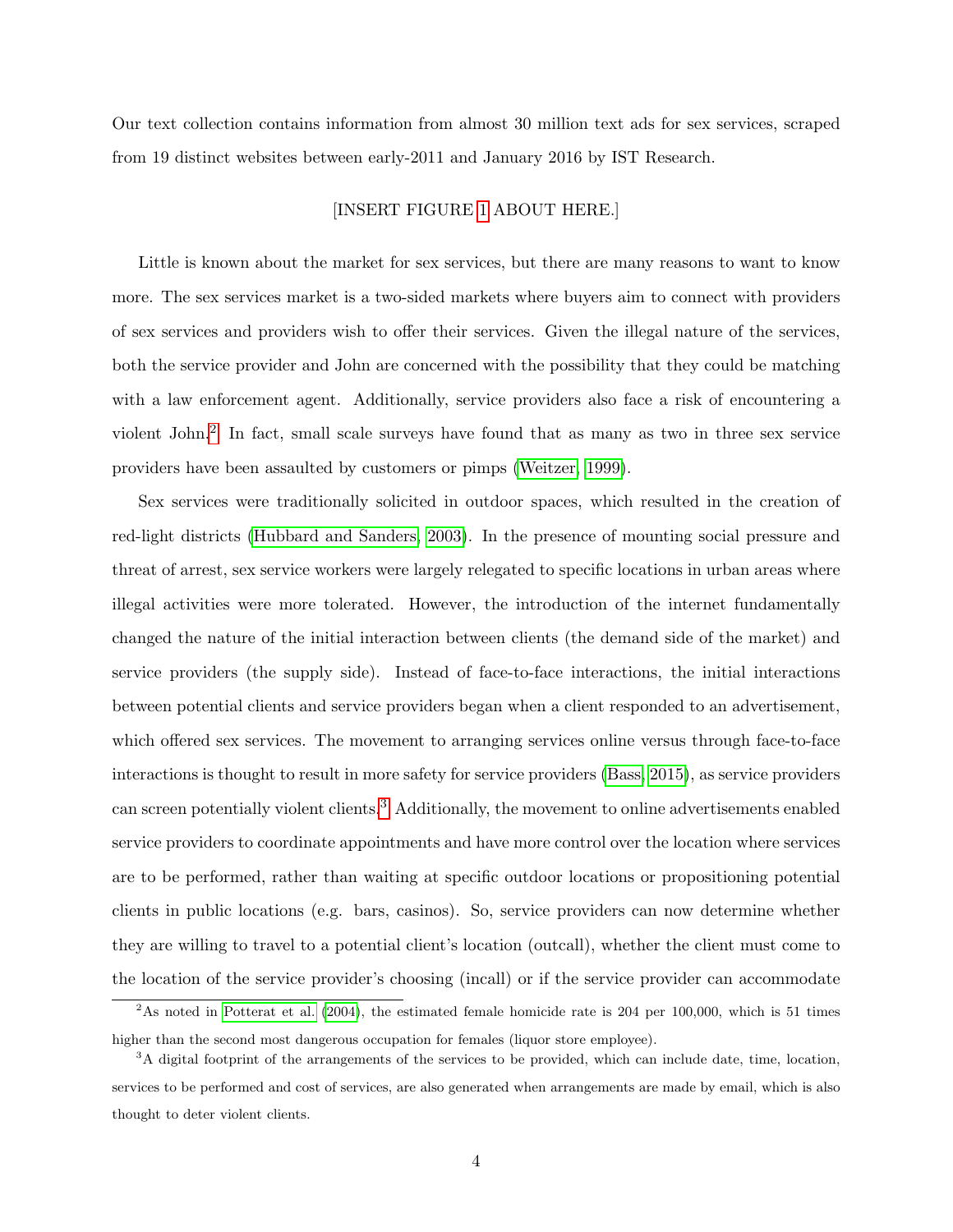either situation. Despite these differences in the arrangement of services, payment for services has largely remained unchanged. Cash is still the currency of such transactions, which is most often paid upon completion of services. Violence against the service provider is thought to be most likely to occur at the point of payment, creating a market for additional security.[4](#page-0-0)

While product differentiation existed in this market prior to online platforms, it was more difficult for such differentiation to occur. Service providers could place advertisements in alternative weeklies (e.g. The Village Voice) or they could work with an escort agency, which would coordinate service providers and potential clients for a fee. The movement to online advertisements enabled sex service providers to become more entrepreneurial and independent, enabling them to keep a greater share of the proceeds from the services that they offered. The movement online also enabled further horizontal and vertical differentiation of services. Vertical product differentiation was enabled, as idiosyncratic preferences for services (e.g. massage, erotic massage, escort, BDSM, "girlfriend experience", etc.) could be catered to and advertised across providers who are willing to perform such acts. Horizontal product differentiation was also further enabled, as the costs of advertising and searching for one's ideal variety were both reduced through online platforms. Moreover, advertisements could link to review web sites that enabled a client to see testimonials of the service provider's quality. Thus, a service provider could generate a reputation, which enabled the service provider to command higher rates for services performed [\(Cunningham and Kendall,](#page-32-3) [2016\)](#page-32-3).

The movement of sex service advertisement online also resulted in significantly new knowledge about the market for sex services, as measuring the supply for these services was nearly impossible prior to its movement online. Although crude, we can now measure the number of sex service advertisements by city on a given day. Table 10.4 of [Cunningham and Kendall](#page-32-4)  $(2011c)$  $(2011c)$ , for example, reports the average number of sex services advertisements on one platform per MSA population across 31 of the largest municipalities in the US that are offered in a day range from 0.36 (Cleveland) to 18.34 (San Francisco). Unfortunately, such robust measures of the demand for sex services do not exist. In one of the only studies that attempts to estimate the demand for sex services, [Roe-](#page-33-2)[Sepowitz et al.](#page-33-2) [\(2016\)](#page-33-2) estimate the demand for sex services in 15 large municipalities in the US.

<sup>4</sup> [\(Dank et al., 2014\)](#page-32-5) provide a very thorough review of market structure and size estimates for eight major American cities.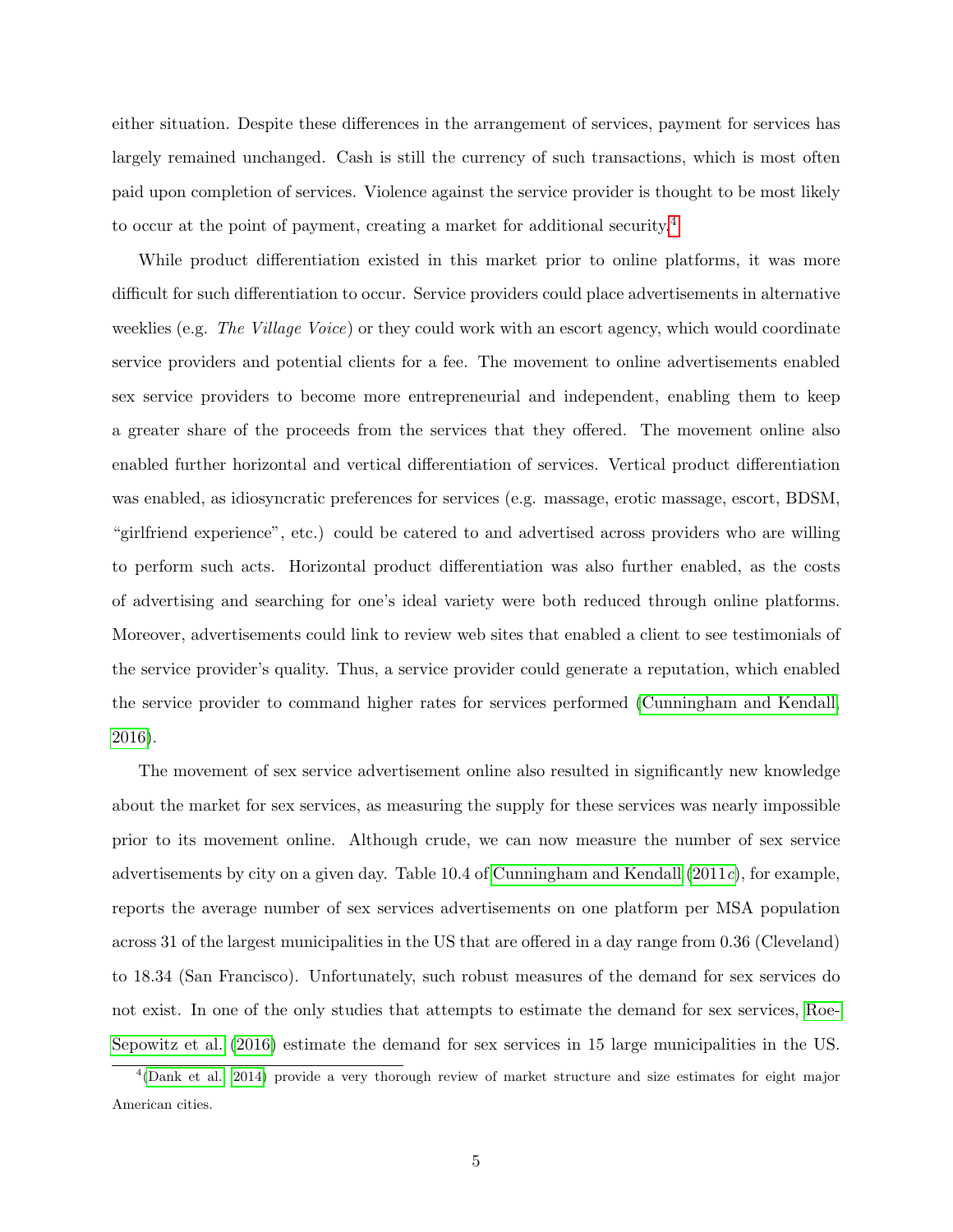On average, the study finds that 1 out of every 20 males over the age of 18 years old in these jurisdictions was soliciting online sex ads.

From an academic perspective, the online market for sex is representative of the broader class of markets in which regulation and contract enforcement are decentralized because the underlying activity is illegal.[5](#page-0-0) From a policy perspective, an increasingly large share of commercial sex transactions are coordinated through online markets (Cunningham and Kendall,  $2011b$ ). The emergence of robust online markets for sex have been associated with a range of social ills including child prostitution [\(Hughes, 2002;](#page-33-3) [Mitchell et al., 2010\)](#page-33-4), human trafficking [\(Latonero et al., 2011\)](#page-33-5), and a drop in the average age of prostitutes [\(Cunningham and Kendall, 2011](#page-32-6)b). At the same time, these markets may reduce transaction costs in the market for sex and enable better use of reputational mechanisms, both of which can be welfare enhancing for buyers and sellers [\(Cunningham](#page-32-6) [and Kendall, 2011](#page-32-6)b). [Cunningham, DeAngelo and Tripp](#page-32-7) [\(2018\)](#page-32-7) also notes that the introduction of online sex service clearinghouses (namely, the erotic services section of <www.craigslist.com>) significantly reduced female homicides. Using the data from these markets to better understand the commercial sex trade therefore has great potential.

Our analysis makes a concrete methodological contribution as well. Because only some online fora are well-structured, and text ads have nonstandard content that is difficult for traditional natual language processing (NLP) methods, past sex market researchers have used relatively small amounts of data.<sup>[6](#page-0-0)</sup>

As a result of these relatively small data sizes, relevant statistics must be aggregated into coarse geographic or temporal regions in order to be statistically useful. For example, a traditional small nationwide sample might yield only a few advertisements from a given city, forcing the analyst to

<sup>&</sup>lt;sup>5</sup>Such markets include gray markets devoted to goods that are not illegal, but rather are sold second hand not through the original manufacturer, as well as black markets in illegal goods.

<sup>&</sup>lt;sup>6</sup>[Cunningham and Kendall](#page-32-8) [\(2011](#page-32-8)*a*) use data only from <www.craigslist.com> for select cities, while [Cunningham](#page-32-9) [and Shah](#page-32-9) [\(2014\)](#page-32-9) use information from <www.theeroticreview.com> as well as local advertisements in newspapaers in Rhode Island. [Edlund, Engelberg and Parsons](#page-32-10) [\(2009\)](#page-32-10) analyze 40,000 posts from one high-end escort site. [Delap](#page-32-11) [\(2014\)](#page-32-11) uses data on 190,000 profiles of escorts from a review site where escorts pay to post profiles and are asked to fill in specific fields when setting up their site, making the scraping and analysis relatively straightforward. [Moffatt](#page-33-6) [and Peters](#page-33-6) [\(2004\)](#page-33-6) use data on 998 complete reports filed by users on one website between January 1999 and July 2000.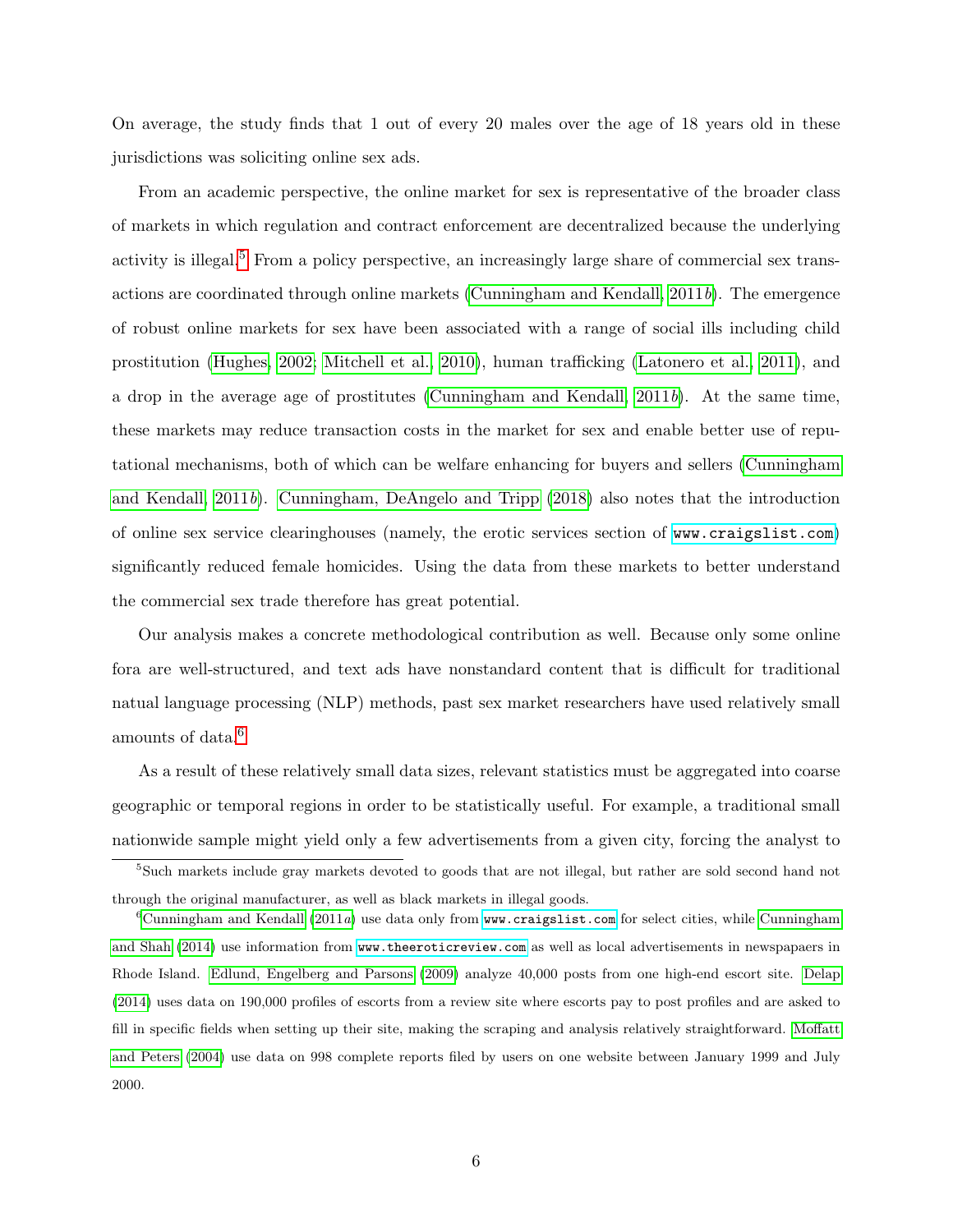aggregate advertisements at a state level in order to retain a minimal number of counts in each aggregated group. In contrast, our extracted database is significantly larger than even the largest previous effort. We extract price/location tuples for 4.5M ads, of which 2.1M occurred in locations for which we have the full set of covariates.<sup>[7](#page-0-0)</sup> Elements in this large and high-accuracy dataset do not have to be aggregated into very coarse groupings in order to retain statistical validity: the data is higher-resolution than past efforts. For example, there may no longer be any need to aggregate advertisements to the state level; many cities will retain sufficient counts. This high resolution data enables us to control for local-level variation in contextual factors (such as local wages or commute times) that would have been impossible with data aggregated at coarser levels.

Using these unique data we find that pricing in the market is broadly rational from an economic perspective. This is not surprising; previous survey-based research has shown that prostitutes charge a premium for risky behaviors and that the size of the premium is greater for more attractive sex workers [\(Gertler, Shah and Bertozzi, 2005\)](#page-32-12). Exploiting within-period/within-city variation in the pricing structure across different service venues shows that services performed at a location of the buyer's choosing (so-called 'outcall') earn an estimated 18% price premium, approximately \$23 more for an hour-long session, controlling for a wide range of factors.

There could be several reasons for this premium. On the supply side, allowing the buyer to choose the location entails both additional physical risk and additional travel time. On the demand side, customers may be willing to pay a premium to reduce their risk and travel time. To assess the magnitude of these sources of variation in pricing we compare how prices vary as the physical size of the MSA for which services are offered expands and as the rate of violent crime in an area changes. Critically, the difference in those correlations across incall services, i.e. service at the provider's chosen location, and outcall services, i.e. services at the customer's chosen location, provides a way to sort out supply from demand elasticities. We find that prices for incall services are uncorrelated with MSA size and violent crime rates once some basic controls are added. Prices for outcall services, however, are strongly positively correlated with MSA size, though they are not correlated with violent crime rates once MSA fixed effects are accounted for.

These results are consistent with the incall and outcall markets being relatively serrated markets.

<sup>&</sup>lt;sup>7</sup>The full corpus is just under 30M ads, but many lack content on price or define a geographic area that cannot be reliably matched to a region for which other measures are available (i.e. crime rates or employment statistics).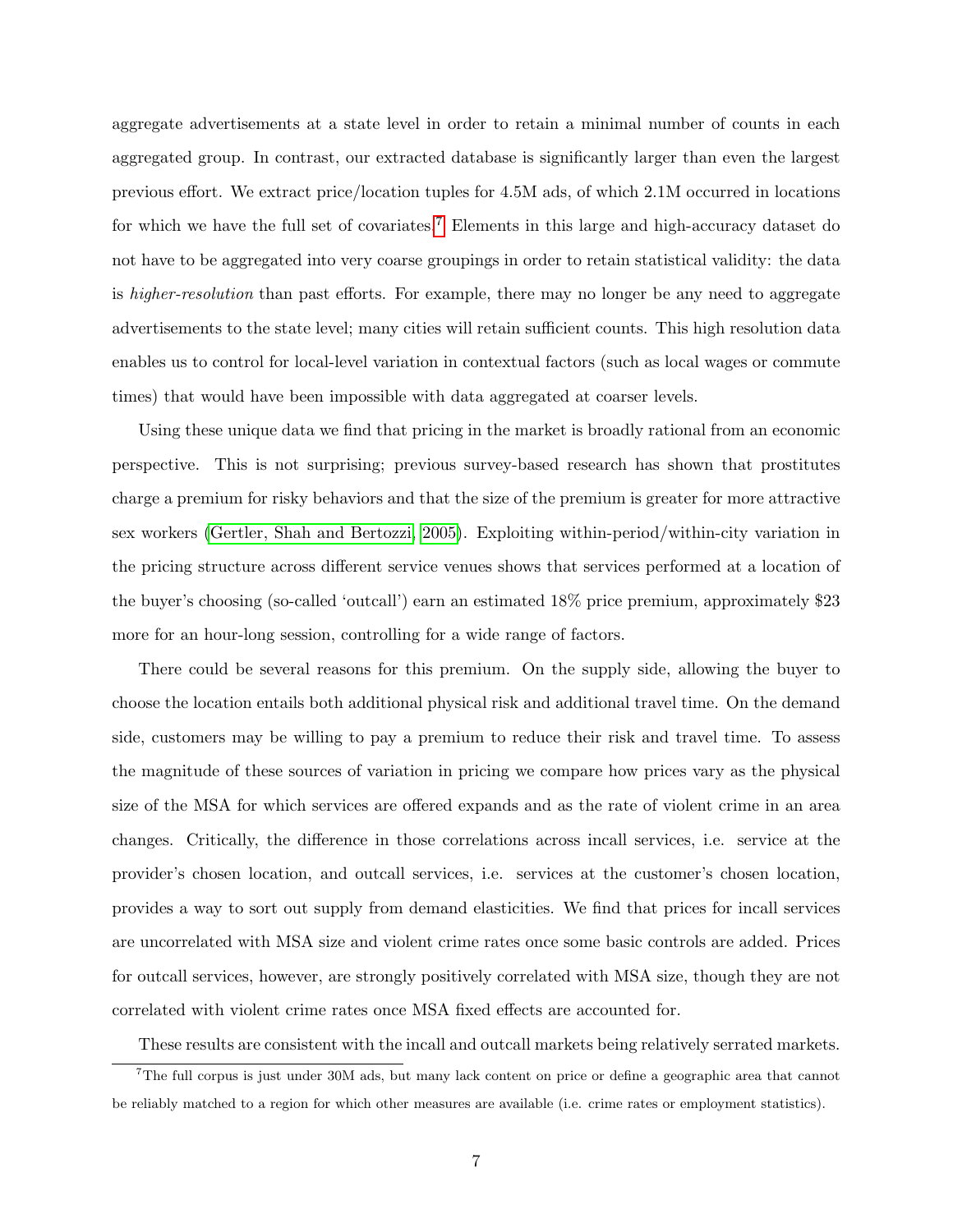If incall/outcall were one market then we should see prices moving in opposite directions regardless of whether supply is elastic, demand is elastic, or both. That is women living in larger areas who do not want to travel should compensate men to come to them by offering lower prices and they should charge more for travel. That we primarily observe movement in the outcall market across city size suggests that both supply and demand are fairly inelastic with respect to distance in the incall market but not in the outcall market.

The magnitude of the increase for outcall as city size increase indicates a price for providers' travel time of \$36 per extra hour of average commute time in a city, much smaller than the \$151/hour mean price for incall time with a client, but much larger than the average female wage of \$14/hour in our sample.[8](#page-0-0) That difference is consistent with workers in this market demanding substantial compensation to make up for the distastefulness of time spent with clients, a compensating differential very large compared to the differentials that are easily measured.<sup>[9](#page-0-0)</sup>

These results have a number of policy implications. Most importantly, improved labor market opportunities for women appear to change the composition of suppliers in the market but does not necessarily reduce the volume of activity, at least as proxied by ad postings. Secondly, the large difference between compensation required for travel and that for time spent with clients implies that many workers in the market would happily shift to other activities given the opportunity. Finally, with regards to some risks associated with prostitution (i.e. violence), it appears that sex workers advertising online may have sufficient market power to demand compensation for those risks in the outcall market, implying that the supply of workers in that market is inelastic.

The remainder of this paper proceeds as follows. Section 1 provides background on the online market for sex services. Section 2 outlines the technological innovations that enable this research. Section 3 briefly introduces the data. Section 4 analyzes the relationship between pricing and social conditions, including economic opportunities for potential providers. Section 5 concludes.

### 1 Background

This section provides basic background information on the online market for real-world sex.

<sup>8</sup> 95% confidence intervals on the estimated premium ranges from \$11 to \$73.

<sup>9</sup>[Lavetti](#page-33-7) [\(2015\)](#page-33-7) estimates slightly smaller compensating differentials in fisheries that have exceptionally high annual mortality risks.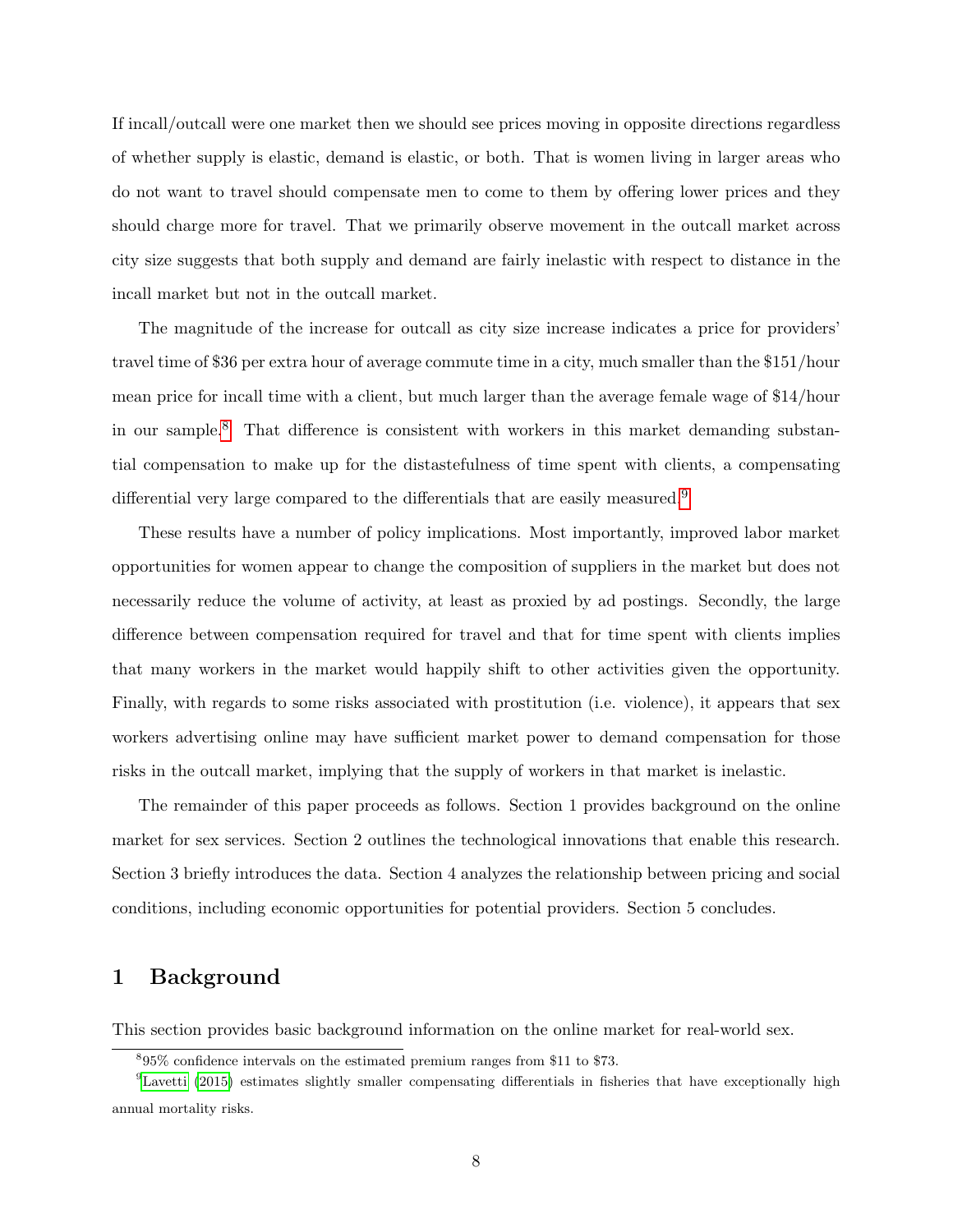#### 1.1 Online ads for sex

Online advertisements for sex contain a wide variety of information, presumably whatever the seller deems necessary to drive demand for their services. The style of ads varies by website, some contain explicit language (e.g., "fetish friendly", specify sex acts, or clearly discuss prices per hour), while others use more veiled language that almost implies dating (e.g., "Gf services always offered :)"). Ad postings include varying levels of information including age, ethnicity, height, weight, build, hair and eye color, and measurements. Some advertisements include links to the provider's reviews by their past clients. Almost all advertisements include images, most of which are sexually suggestive or explicit, and phone numbers that allow clients to contact them. Sometimes, ads include guidelines for conduct on the phone with them; examples include 'no texting' and 'no foul language.' The market is clearly segregated by provider gender and we focus on ads for services by women.

#### 1.2 Ad sources

Online ad content in this market comes from three distinct sources. First, there are individual providers who post ads representing themselves and pay on a per-ad basis. Second, there are content aggregators which repost content from backpage.com or other sites (see. e.g. Escortphonelist.com) and make money by selling ad space on their websites. Third, there are spammers who post ads in many locations seeking to drive traffic to other websites on which they sell space to advertisers or goods to those who click through (e.g. 'click here to see my pics' or redirects to other websites requiring payment for services).<sup>[10](#page-0-0)</sup> In our analysis we focus on the first type by filtering out duplicate ads and by restricting the sample to ads whose contact information is not reused too frequently.

#### 1.3 Differences between sites and users

Content on the 19 sites scraped for this analysis is as varied as in any other online market along two dimension. First, there is site-level variation. Some sites are very formal and employ a standardized format (e.g. theeroticreview.com), while others allow ad hoc posts similar to craigslist.com. The

<sup>10</sup>Content aggregators account for roughly 38% of the ads in our corpus. Sometimes these sites include old ads not still present on other sites and so we include them in our collection.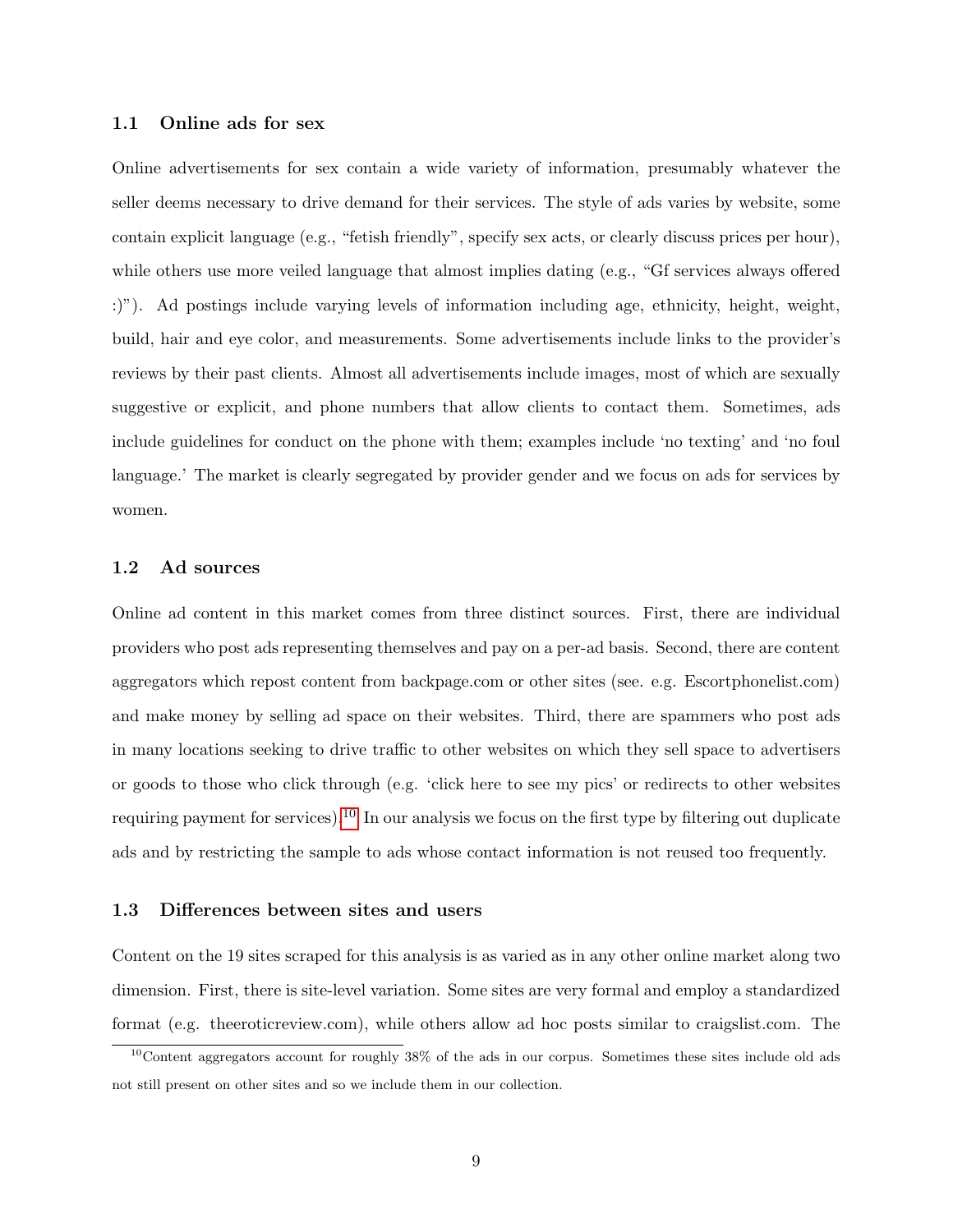largest website in our sample, backpage.com, had almost 16.8M ads posted between 2013 and early-2016, while the smallest, myredbook.com, had only 35,400 during the same period. The share of ads with prices varied between 2.1% on several sites up to 80.0% of the 35,400 ads scraped from myredbook.com. Most websites covered a wide geographic area, more than 200 unique MSAs per site, but the share of ads with location information varied widely. On average 68% of the ads had extractable location information, but the rate by website varied from a high of 87% for cityvibe.com to a low of only 20% for myproviderguide.com.

Second, there is variation in ad content due to the decisions of providers about how much to disclose. Prior research shows that providers who offer more information command higher prices [\(Logan and Shah, 2013\)](#page-33-8). Including more information also entails greater risks from law enforcement. The more potentially identifying information a provider offers the easier it is for law enforcement to track them down. While this may be a minor concern for independent voluntary providers, those who are underage or operating in jurisdictions where police pursue prostitution face a clear tradeoff.

### 2 Technology

High quality extraction from free-form text is challenging because of the massive amount of linguistic variation possible. Standard text processing approaches such as regular expressions are quite brittle and dependent on small changes in the source text. NLP methods are often effective at discovering linguistic information about the text (e.g., parse trees), but do not alone solve the extraction challenge.

DEEPDIVE [\(Zhang](#page-34-1) [\(2015\)](#page-34-1)) is a system for extracting relational databases from unstructured text. It is distinctive when compared to previous information extraction systems in its ability to obtain very high quality databases reasonable engineering cost.  $11$  The system ingests raw documents and emits a structured database.

The most important component of DeepDive is a novel developer framework that allows an engineer to reliably and rapidly improve extracted data quality, until the output database is as good

 $11$ The output database has high precision (i.e., it contains facts that very accurately reflect the source documents) and high recall (i.e., most of the facts in the source documents appear in the output database).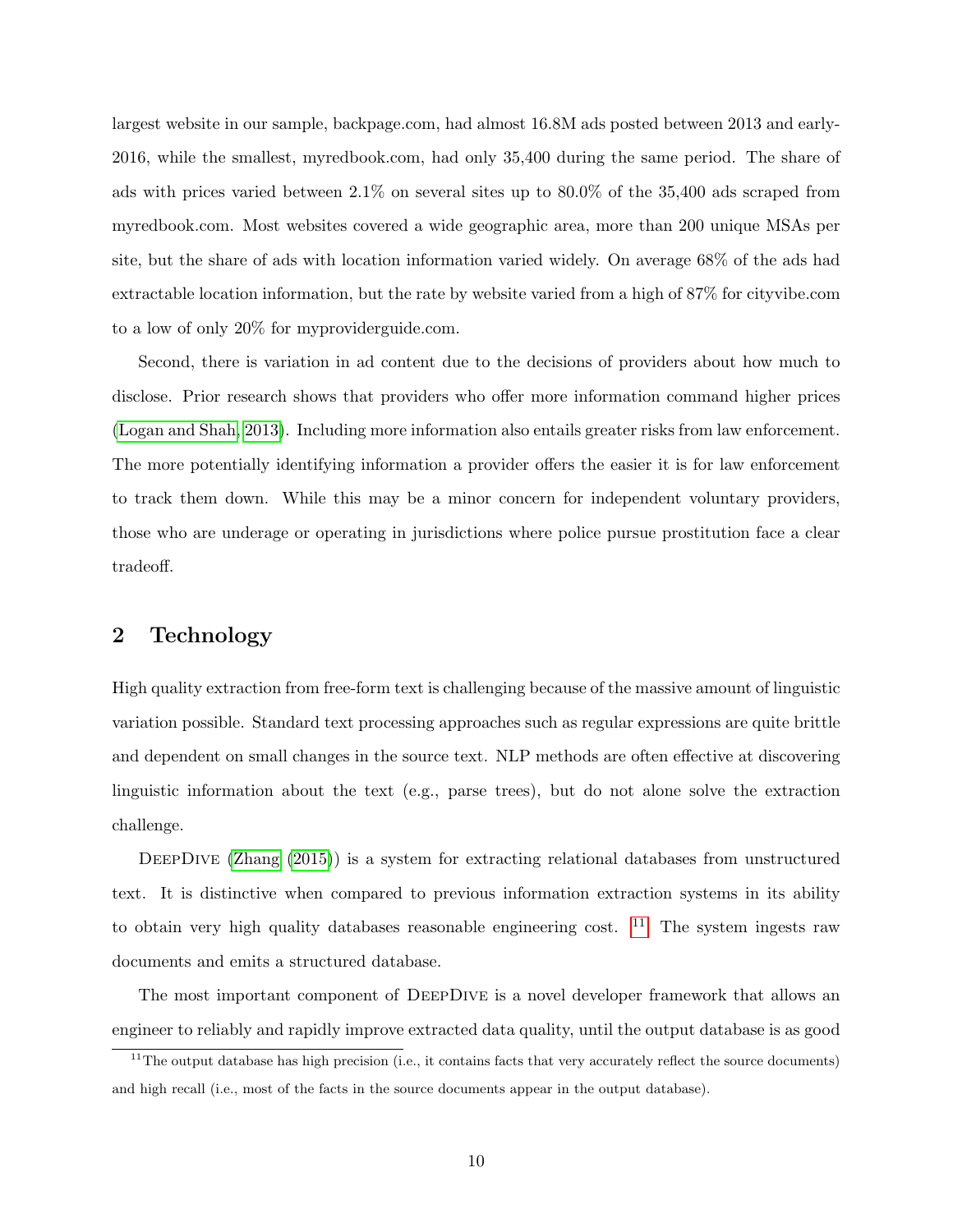as the downstream application requires. Internally, DeepDive includes a high-performance engine for statistical inference and learning, allowing it to handle data that is noisy and imprecise. It is enabled by a number of recent innovations in scalable machine learning and data management [\(Shin](#page-33-9) [et al.](#page-33-9) [\(2015\)](#page-33-9); [Zhang and Re](#page-34-2) [\(2014\)](#page-34-2); [Recht et al.](#page-33-10) [\(2011\)](#page-33-10)). Figure [2](#page-24-0) outlines the overall DeepDive processing pipeline.

#### [INSERT FIGURE [2](#page-24-0) ABOUT HERE.]

As described in detail in [\(Zhang](#page-34-1) [\(2015\)](#page-34-1)), the system entails a three-phase process. For each phase, the engineer writes a short piece of program code, usually in Python.

- The *candidate generator* is an engineer-written function that is applied to each input document and yields candidate extractions. The goal of the candidate generator is to eliminate "obviously" wrong outputs (e.g., non-numeric prices). Its output should be high-recall, lowprecision.
- The *extraction features* are user-defined functions that are applied to each candidate emitted in the previous step. An extraction feature is intended to encode a user-understandable piece of evidence about each candidate, useful when deciding whether the candidate is a correct extraction or not. For example, does a candidate for price have a \$ symbol to its left? Obtaining high accuracy often means using many high-quality extraction features. Unlike some statistical frameworks in which features are largely or entirely synthetic, all DEEPDIVE features are designed to be comprehensible by humans to permit manual debugging.
- The *distant supervision rules* provide a positive or negative label to some of the featureenriched candidates. For example, there might be extremely unambiguous prices that can be safely labeled as correct extractions. Alternatively, 9-digit zip codes that begin with a non-zero are unambiguously not prices for most applications, and can be safely labeled as incorrect price extractions. Despite the inevitable labeling errors that such rules introduce, we have found this approach to be preferable to the time-consuming process of manually providing labels.

After applying the above three steps, DeepDive constructs a large factor graph model that creates a random boolean variable for each candidate. The system infers a probability for each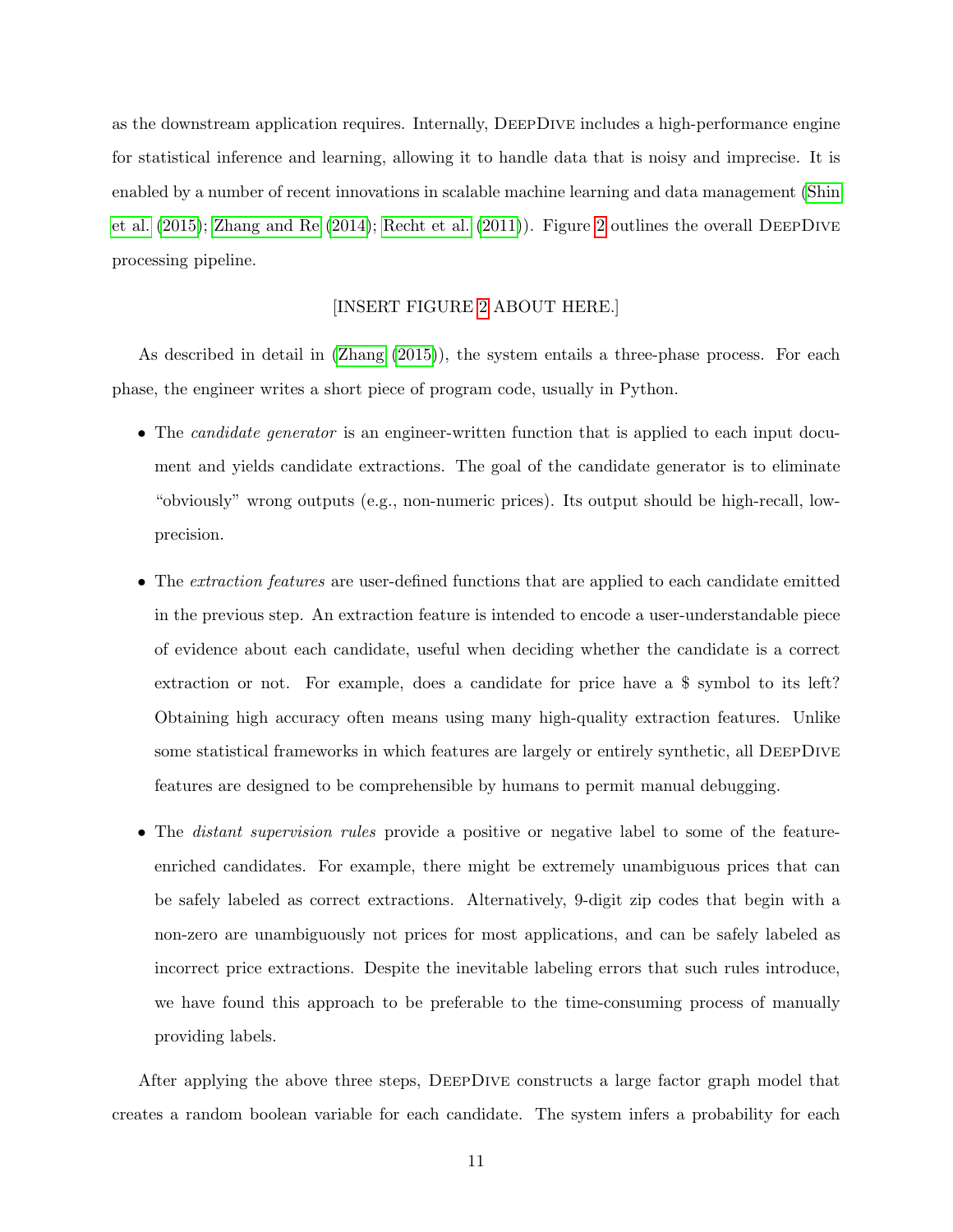candidate, then applies a threshold to each inferred probability to determine whether the extraction will be placed in the output database (e.g., a given candidate is determined to be a one-hour price if the inferred probability exceeds 0.75). In this paper, DeepDive ingests a corpus of unstructured sex ads, then produces a high-quality output database which is used for all of our social science analysis.

### 3 Data

We analyze two unique data sets in our analysis. The first data set is derived from content in nearly 30 million online ads for sex across 19 different websites. The scrape was conducted as part of the Defense Advanced Research Project Agency's (DARPA) Memex project by IST Research between early 2011 and January 2016. 51.2% of the data come from <www.backpage.com>, another 10.0% were scraped off sites which repost ads from <www.backpage.com> and other sources (including <www.escortphonelist.com>, <www.escortsincollege.com>, <www.escortads.com>, [www.](www.massagetroll.com) [massagetroll.com](www.massagetroll.com), and <www.escortsintheus.com>), and the remainder come from various sections of <www.craigslist.com> which still hosted escort ads at the time of data collection (4.1%) as well as smaller focused sites such as <www.cityxguide.com> (2.9%), <www.myproviderguide.com> (2.3%), and a number of smaller sites.

The second data set contains information from approximately 1.1 million online reviews of sex services recorded at the web site <www.theeroticreview.com>, which was, until recently, the largest website hosting reviews of sex services. These data were scraped in March 2016. Since the website archives old content the reviews are from as early as 1998 through March 2016.

We describe each of these data sets in detail below.

#### 3.1 Advertisement Data

Each ad consists of a free-form text field, and — depending on the site — additional structured fields such as post date or location. When available, these fields are scraped using the HTML structure of the site and merged with other extractions. Most content, however, is only available in the free-form text. Scraped ads which had a specific service location were mapped to a Census Bureau Metropolitan Statistical Area (MSA), the smallest geographic unit for which reliable labor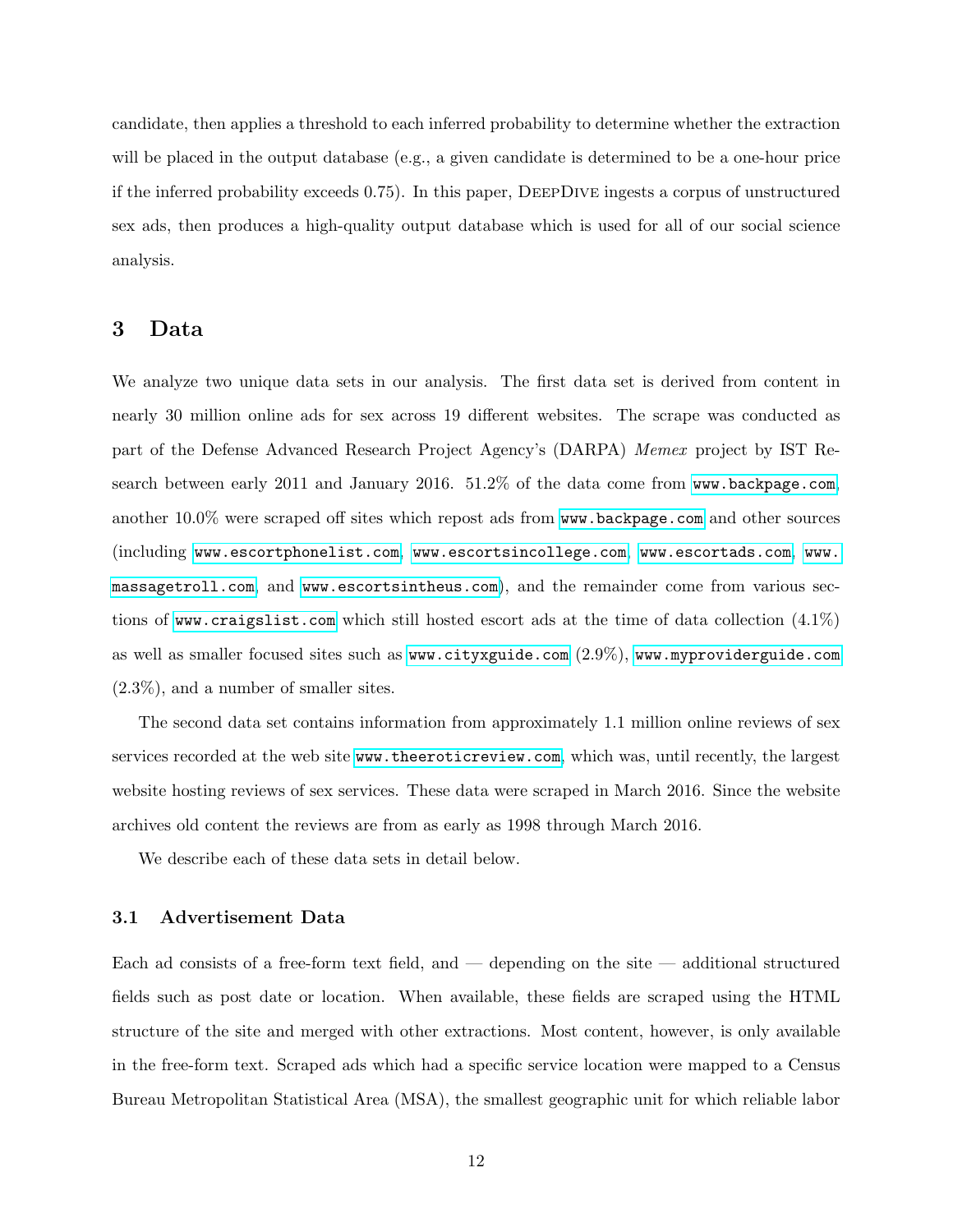force data are available in time-series across the United States.

While the initial scrape contains 29.9 million online ads, our final data set is the subset of the initial data for which we could extract information on the full range of relevant covariates. Whether an ad is for incall, outcall or both services is extracted from all ads. Posting date information could not be accurately extracted from approximately 5 million ads. Location was unclear in another 13 million ads (i.e. the scraped text did not specify the locations for which services were offered). Prices charged by providers were missing or unclearly stated in another 8 million ads. Finally, 1.8 million ads with location information were for small towns that could not fit clearly within one of the Census MSA locations. Our final estimation data contain all 2.1M ads for which we have information on the full set of covariates identified below, do not represent ads for providers working in massage parlors, and are not posted at unrealistically high rates.

Table [1](#page-27-0) provides summary statistics of the ad-level data for all ads that did not appear to be spam (Panel A), for the 2.1M ads that could both be linked to an MSA for which we have the full set of covariates (Panel B), as well as the MSA/month (Panel C) and MSA level covariates Panel  $(D).$ 

#### <span id="page-12-0"></span>3.2 Review Data

Review data from <www.theeroticreview.com> (TER) are broken into two components. First, each service provider has a top page where specific structured text about the provider can be obtained. For example, the provider's age range, hair color, email, phone number, preferences for performing services at a location of their choice or the John's choice, average performance rating, and appearance statistics can be found on this page. Second, on separate subpages the specific reviews from each John that reviewed the provider can be accessed. Each review contains a series of additional information about the provider, including appearance and performance ratings that are specific to that review, whether the service was an incall or outcall, type of intercourse, and precautions taken by the provider such as the use of a screening agency.

Table [2](#page-28-0) provides summary statistics for the 1.1 million reviews from TER. Figure [3](#page-25-0) shows the average incall price per hour for each of the 82 most populous MSAs in the United States. Circles are sized by ads per capita. Darker shading indicates higher median ad prices within the MSA.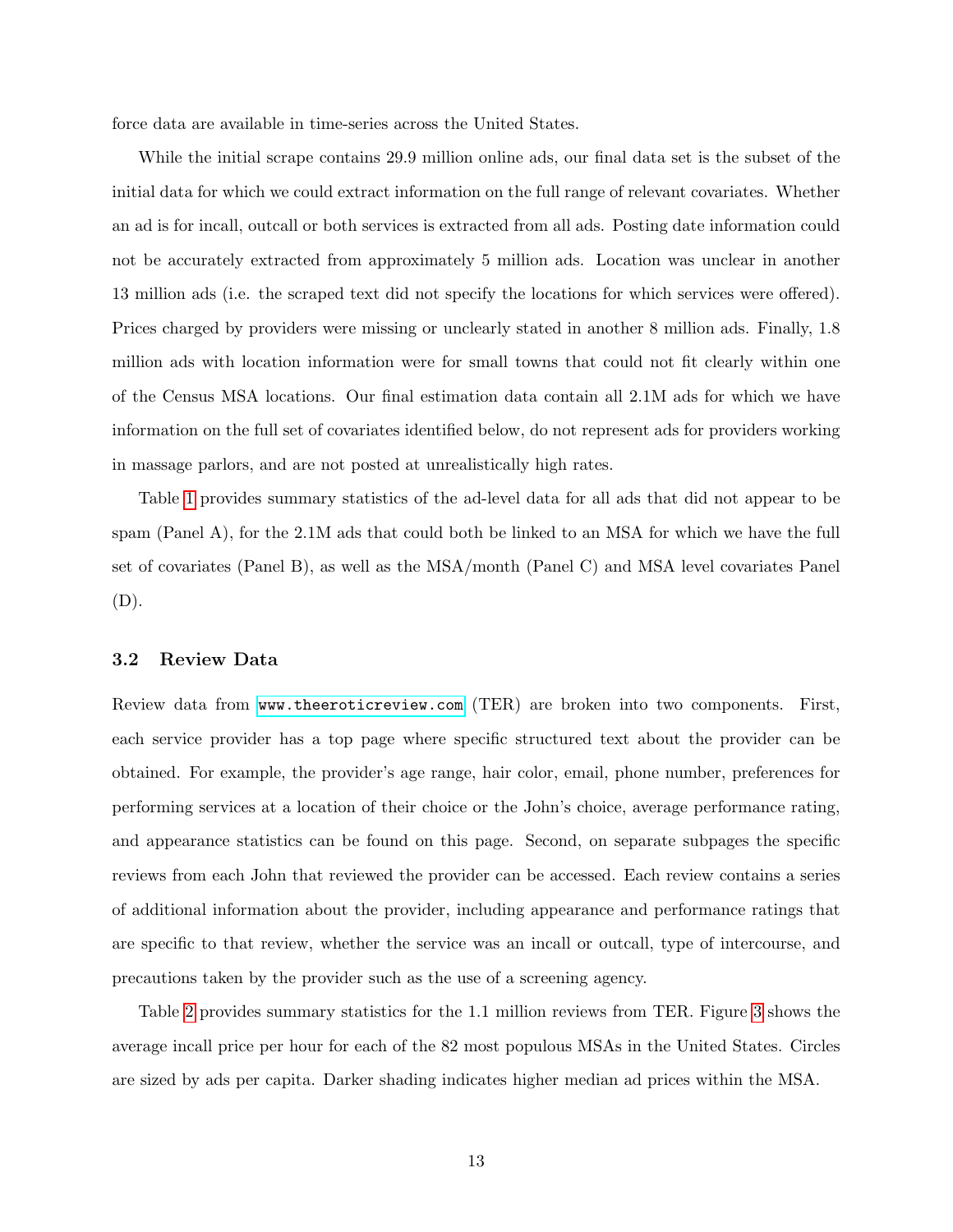#### [INSERT FIGURE [3](#page-25-0) ABOUT HERE.]

#### [INSERT TABLES [1](#page-27-0) and [2](#page-28-0) ABOUT HERE.]

#### 3.3 Control Variables

To analyze the relationship between prices in the ads and other factors we include a broad range of MSA-level covariates from the following sources:

- Opportunity costs. We obtain measures of unemployment from the American Community Survey (ACS) data files for each MSA at an annual level. To assess travel time providers of outcall services can expect, we generate average commute (which is asked as a categorical variable) by weighting the midpoint of response times for each bucket of respondents by the proportion of respondents for that bucket.
- Wages. To control for economic opportunity we generate a Bartik-style wage instrument that isolates variation in the MSA-level wage time-series due to national level industry trends [\(Bartik, 1991\)](#page-32-13). To generate our Bartik wages we compute average wages by gender, industry, and MSA using the 2000 census data. We then computed the share of employment by industry and MSA for each month of the sample period using the Bureau of Labor Statistic's Quarterly Census of Employment and Wages (QCEW). We calculate instrumented wages by assuming that each job pays the estimated wage for the given industry and MSA from 2000. Because QCEW is a census of wages based on unemployment insurance reporting, we get a wage estimate that varies at the MSA month level. As a robustness check we also include data on monthly median rental prices.<sup>[12](#page-0-0)</sup>
- Law enforcement risk. We utilize data from the Law Enforcement Management and Administrative Statistics (LEMAS) databases to determine the number of full time law enforcement employees in each MSA.
- Abuse risk. We use data from the Uniform Crime Reports (UCR) to determine the total annual violent crimes per year in a given MSA as a proxy for abuse risk. We provide a placebo test that the coefficient is not just proxying for overall crime by using the rate of

<sup>12</sup>We thank an anonymous reviewer for suggesting this control.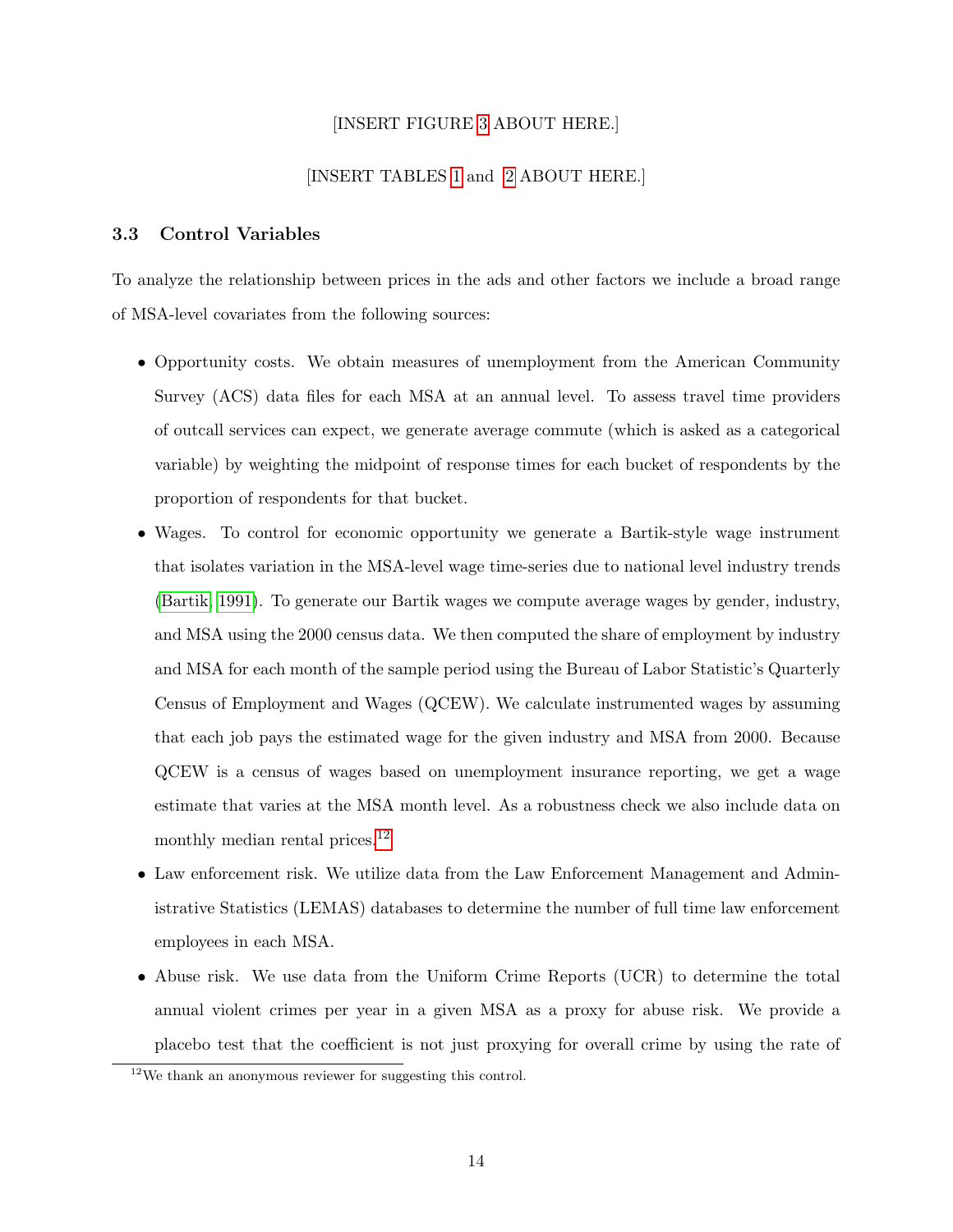property crime per capita. These data are both cross-validated with information in the National Incident Based Reporting System (NIBRS).

### 4 Results

Our core results focus on understanding how risk and labor market opportunities interact. We use straightforward multivariate regression to identify the conditional correlations between various risk factors and pricing.

#### 4.1 Crime, travel time, and pricing

Different service locations expose sex workers to different risks [\(Spice, 2007;](#page-33-11) [Maticka-Tyndale et al.,](#page-33-12) [1999;](#page-33-12) [Taylor, 2003\)](#page-34-3). Workers in massage parlors are generally considered the safest from abusive customers. Workers who set the service location, i.e. "incall" are the next safest as they can and often do make sure the service takes place in a location with security. Workers offering services in a location of the customer's choosing, i.e. "outcall," are the most exposed to risk of abuse by customers or law enforcement stings.

#### [INSERT FIGURE [4](#page-26-0) ABOUT HERE.]

Consistent with workers requiring compensation for risk, there is clear variation in prices by service location. Figure [4](#page-26-0) clearly highlights this fact, plotting the distribution of prices for all 2.1M ads with prices which specify a service venue, do not appear to be spam, and are linked to an MSA for which we have the full set of covariates.<sup>[13](#page-0-0)</sup> Mean and median prices are drastically lower for massage parlor ads than for other service locations. Within other venues both mean and median prices are statistically significantly lower among incall providers than outcall providers, but there is substantial overlap in the price distributions.

Of course, different service locations also require providers to engage in different levels of travel. In particular, providers offering outcall may have to spend more time traveling than those who provider service at a venue of their choosing (incall), and buyers face the opposite costs. We

<sup>&</sup>lt;sup>13</sup>Although ad content is available through 2016, we are constrained by the availability of MSA-level crime information from the FBI's uniform crime reports and other covariates from the American Community Survey.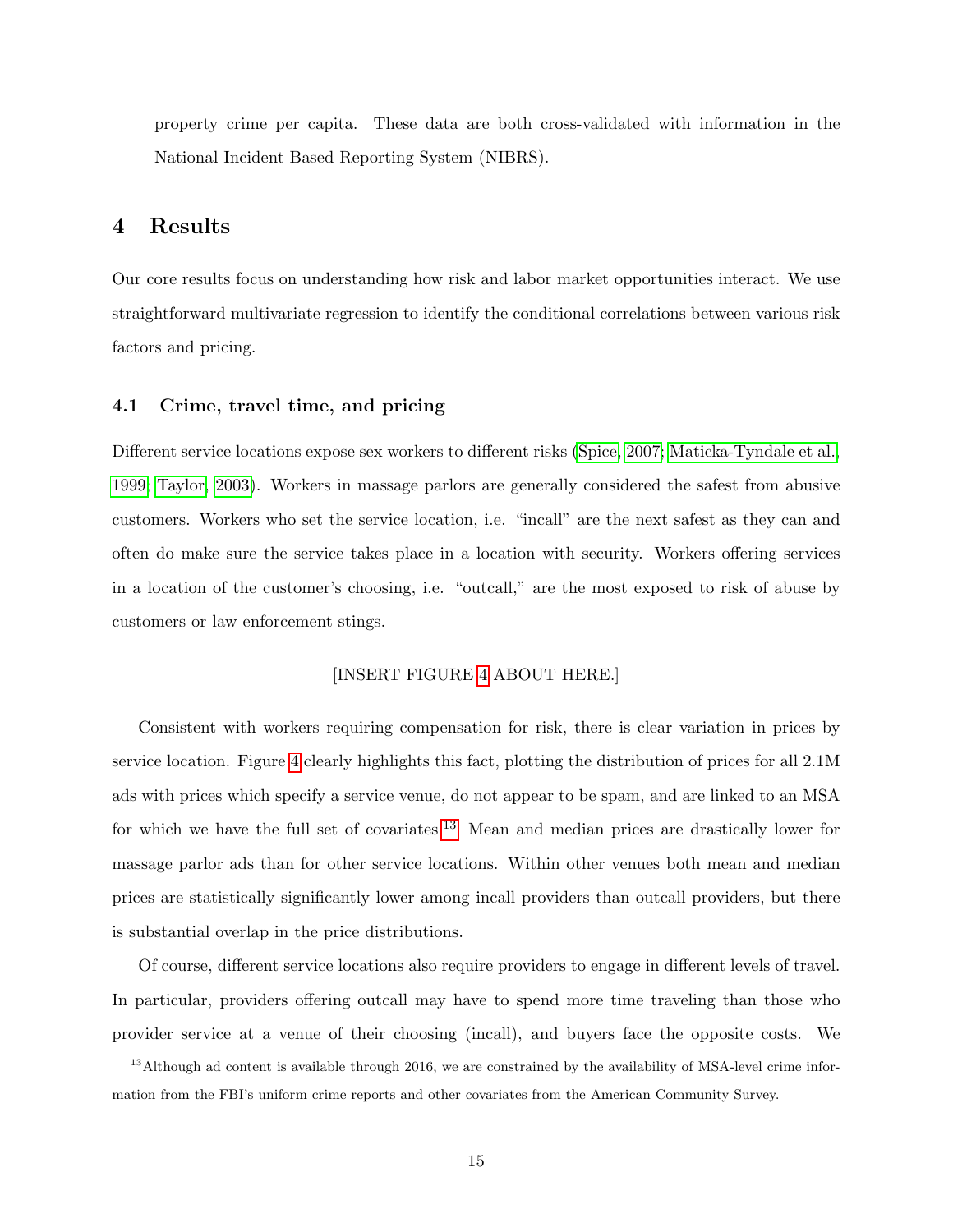therefore decompose the price premium into two components, physical risk and travel time, by estimating how the relationship between pricing and service venue varies across a proxy for the physical size of the service area, average commute time in the MSA as measured by the American Community Survey.

Specifically, we estimate the following regression at the ad level, dropping all ads by providers who average more than 6 ads per day to remove spam from the sample:

$$
P_{i,j,m} = \alpha + \beta_1 \text{outcall}_i + \beta_2 \text{both}_{i,j} + \beta_3 \text{unclear}_{i,j} + \beta_4 C_j + \beta_5 (\text{outcall}_{i,j} \times C_j)
$$

$$
+ \beta_6 (\text{both}_{i,j} \times C_j) + \beta_7 (\text{unclear}_{i,j} \times C_j) + \tau_m + \Delta \mathbf{X}_{\mathbf{j},\mathbf{m}} + w_j + \epsilon_i.
$$
 (1)

Here ads are indexed by i and each occurs in an MSA j and month m.  $P_i$  is the price for an ad and the first three variables in the regression are indicators for whether the ad lists outcall as a location, offers both incall and outcall, or is unclear as to the service venue.  $\beta_1$  captures the price premium for outcall over incall in an MSA with zero commuting time,  $\beta_2$  does so for ads offering outcall or incall, and  $\beta_3$  estimates the price premium for ads which are unclear as to the service venue.  $\beta_4$ reports how much the price for incall varies as the average commute time in the MSA increases.  $\beta_5$  through  $\beta_7$  report how those costs change for other service venues. We include two fixed effects in all regressions,  $\tau_m$  is a month fixed effect to capture any nationwide secular trends in pricing for sex services in online ads and  $w_j$  is a website fixed effect to account for consistent differences in pricing across sites.  $\mathbf{X}_{j,m}$  is a vector of MSA/month-level traits such as unemployment rate, number of ads posted, and number of unique providers posting ads, as well as MSA-level variables such as population and racial composition, all of which might be correlated with pricing. We cluster standard errors at the MSA level in all regressions to allow for within locality correlations in the errors when assessing statistical significance.

#### [INSERT TABLE [3](#page-29-0) ABOUT HERE.]

By looking at how much of the price premium for outcall comes from travel costs at different levels of the commute time variable we can assess the relative importance of risk vs. average commute time in pricing. The variation in pricing reflects potential differences in risks and differences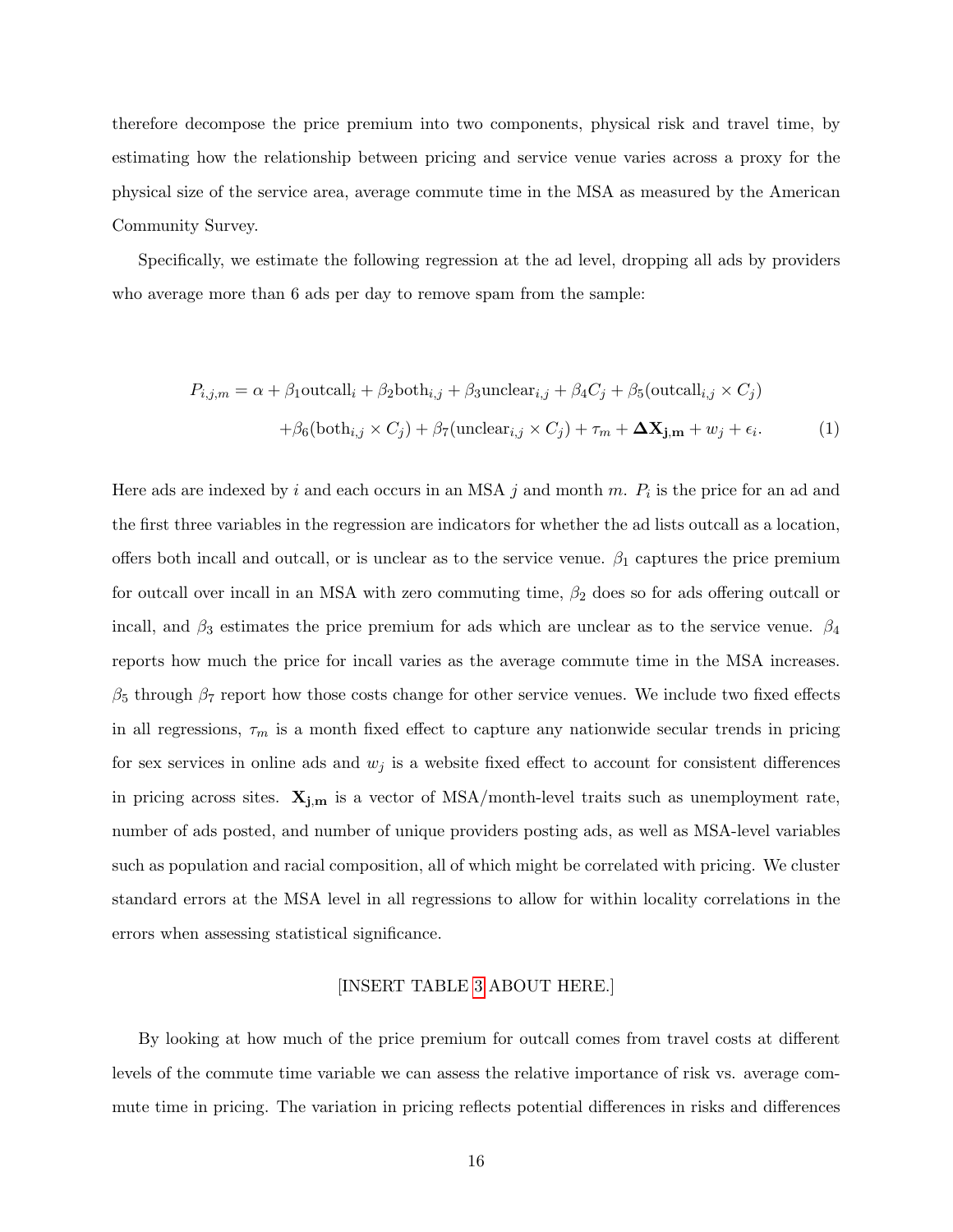in travel costs for both buyers (men) and sellers (women). To be clear, commute time reported in surveys is a proxy for travel time for the average outcall or incall event, but since there is no reliable way to measure the average travel time for an outcall service event we use it as a proxy. The relationship between the estimated coefficient in table [3](#page-29-0) and the value of time to providers (the actual quantity of interest) depends on the ratio of commute time to outcall travel time. If that number is substantially greater than 1, then we understate the value of time and therefore overstate the risk premium providers demand for outcall appointments.[14](#page-0-0)

As table [3](#page-29-0) shows quite clearly the majority of the outcall premium comes from travel time. Column 1 shows the simple differences in costs across service venue, and the price premium is quite clear with outcall services commanding a \$24 per act premium, roughly a 17% premium on the median incall price of \$140. Column 2 adds a control for travel time and various MSA/month and MSA level covariates, showing that commute time is positively correlated with pricing, and that the MSA-level covariates do not affect the price premiums. Columns 3 adds in the full set of interaction terms (column 3) to see how incall prices and the outcall premium varies with MSA size. Incall prices are positive but statistically insignificantly correlated with average commute time.<sup>[15](#page-0-0)</sup> However, each additional minute of average commute time predicts a statistically significant increase of \$0.53 in the price of outcall services. At the 50th percentile of commute time, roughly 30 minutes, the outcall premium is \$22.50. The estimates on the interaction terms are quite robust. They change little when we add an MSA fixed-effect (column 4) to account for all time-invariant characteristics of the MSAs or when we include [Bartik](#page-32-13) [\(1991\)](#page-32-13) instruments for male and female wages in the licit market as controls along with their interaction with commute time (column 5) to account for any correlations driven by secular trends in local labor markets that are not captured by controlling for unemployment rates. [16](#page-0-0)

<sup>&</sup>lt;sup>14</sup>We thank one of our anonymous reviewers for highlighting this important point.

<sup>&</sup>lt;sup>15</sup>The confidence interval for the relationship between incall pricing and commute time range from -9.4 to 62 at the 99th percentile of commute time.

<sup>&</sup>lt;sup>16</sup>We additionally ensure the results do not mask a non-linear relationship between pricing and travel time by estimating a model in which we interact indicator variables for each decile of commute time with indicators for the different service venues (incall, outcall, both, unclear). This approach allows for the possibility that the outcall premium is flat until very high levels of commute time and other non-linearities. We find that both the outcall premium and the premium for those offering both incall and outcall are generally increasing in commute time. Results available on request.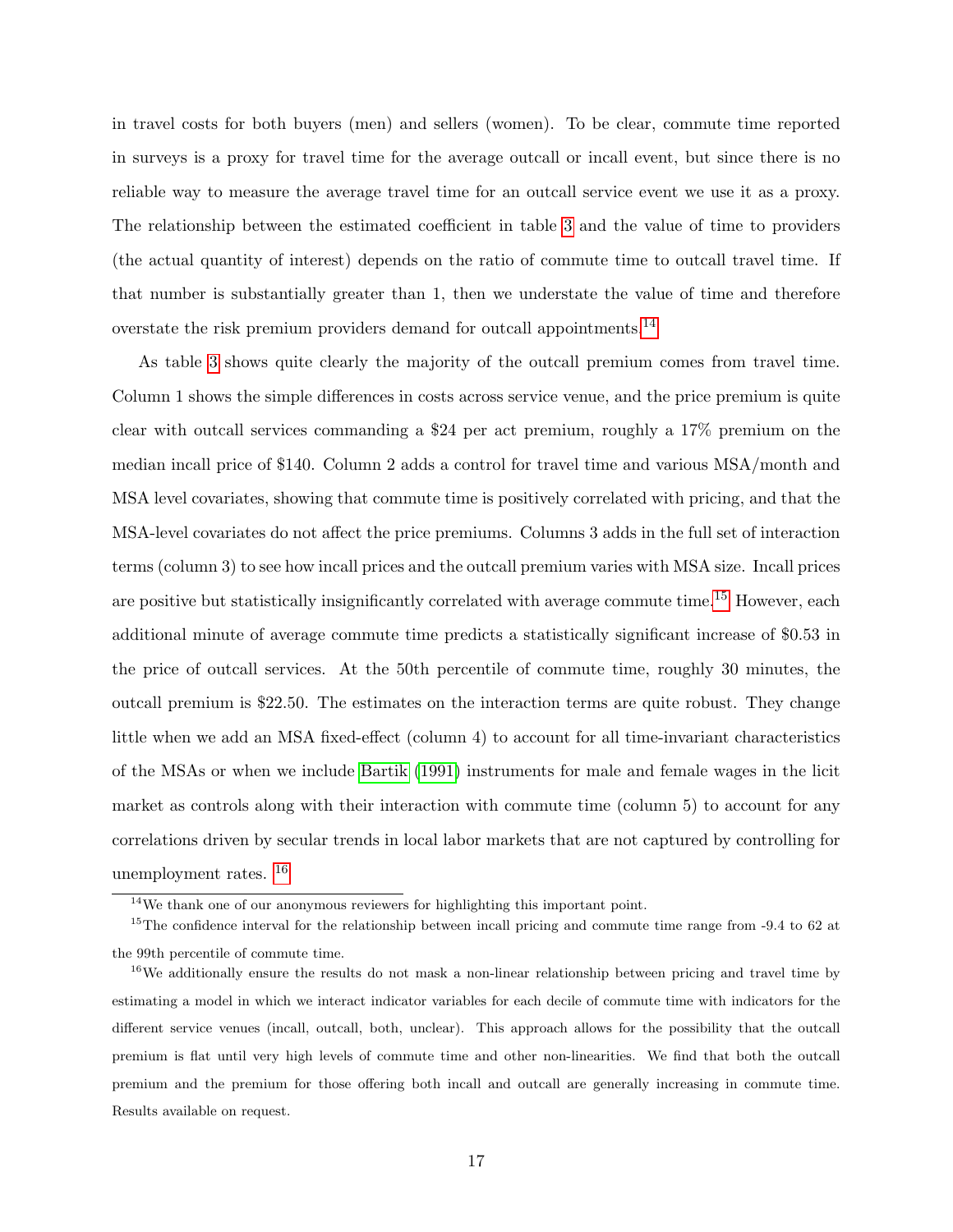So what do these prices reveal about the components of pricing? In column 3, our preferred specification because it allows us to directly estimate the role of commute time, we examine the nonlinear effects of commute time on prices. At the 1st percentile of commute time, roughly 20 minutes, the outcall price premium is \$18.3, of which roughly \$11 comes from travel time. At the 50th percentile of commute time, roughly 28 minutes, the outcall premium is \$22.5. And at the 99th percentile of commute time, roughly 38 minutes, the outcall premium is roughly \$28. If we treat the distance-invariant outcall premium in column (3) as the risk component, then the additional risk from performing these services at the buyer's chosen location accounts for roughly  $34\%$  of the outcall premium in the median-sized MSA.<sup>[17](#page-0-0)</sup> Thus, travel time appears to be the main driver of outcall pricing but there is another component.

To further assess whether risk is indeed driving price we estimate a series of regressions adding in interactions of service venue with measures of violent crime rates, which we believe proxy for risk to providers and buyers, as well as property crime rates, which are arguably less correlated with risk to providers. As before we show the regression with controls and with MSA fixed-effects and cluster standard errors at the MSA level. If risk is driving a large share of the outcall premium and if incall providers can do more to shield themselves from abuse risk, then we should see that outcall prices are positively correlated with violent crime rates, but incall prices are not. We present the regressions with the interactions of the different types of crime rates with service venues separately (columns 1 and 2 without MSA fixed-effects and columns 4 and 5 with MSA fixed-effects) and jointly (columns 3 and 6) so that we are estimating the correlations with violent crime rates conditional on property crime rates and vice versa.

#### [INSERT TABLE [4](#page-30-0) ABOUT HERE.]

Table [4](#page-30-0) shows that prices for outcall services and for services offered in either venue are positively correlated with violent crime rates when controlling for property crime rates (column 3), but the correlation is not robust to controlling for MSA fixed-effects (columns 4 and 6). Conditional on violent crime rates, property crime rates appear to be negatively correlated with pricing for outcall services (columns 3 and 6). The magnitude of the relationship is modest. A one standard deviation

<sup>&</sup>lt;sup>17</sup>The time invariant outcall premium in Column 3 is  $$7.58$  which is 34% of the \$22.50 outcall premium at the median travel distance.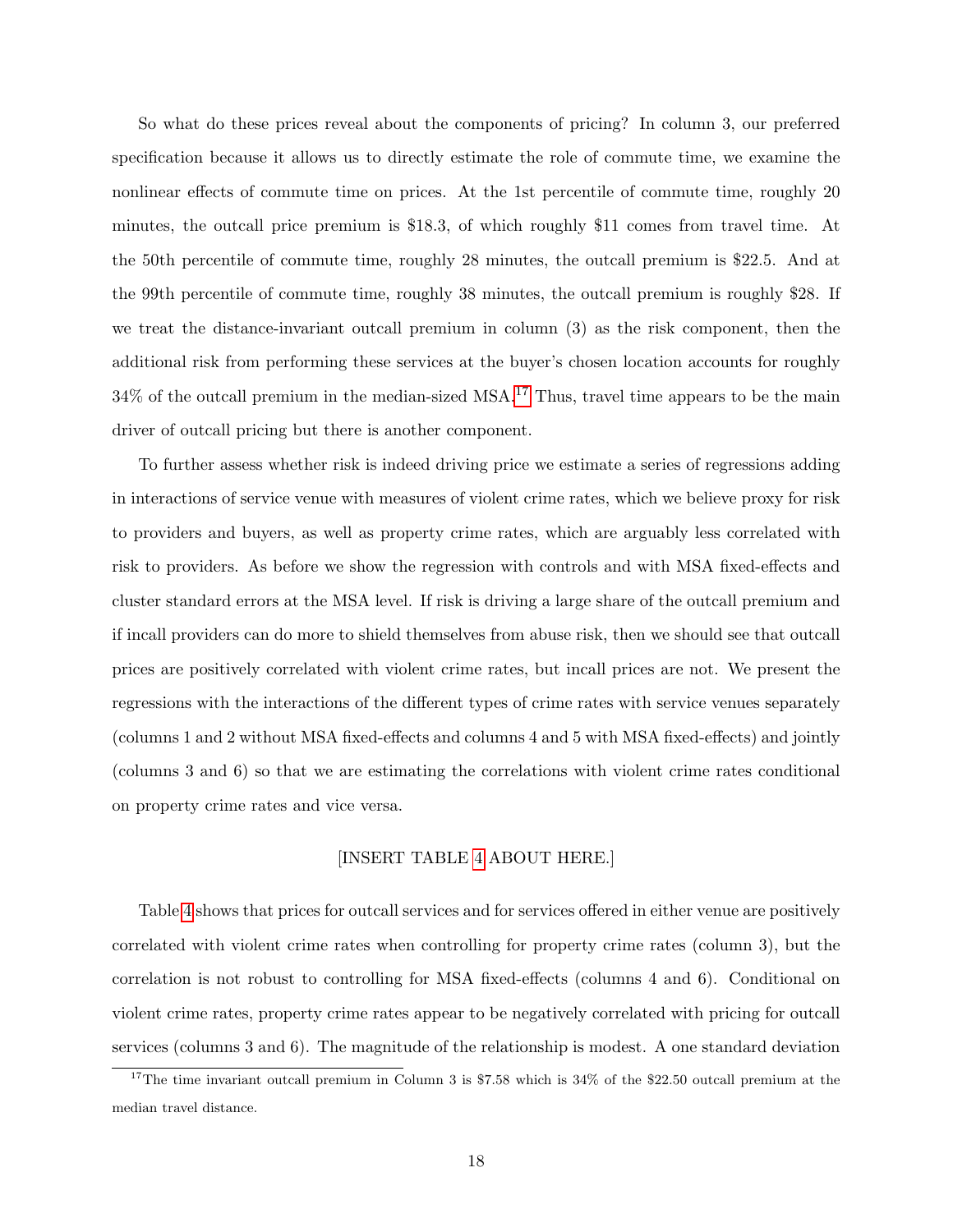increase in the number of violent crimes (roughly 310 per 100,000 people per year) predicts a \$4.23 (95% CI of \$0.67 to \$7.8) increase in the outcall premium (using the estimates from column 3). This represents a 0.064 standardized treatment effect and an 2.8% percentage point increase from the mean incall price of \$151/hour. There is no similar positive relationship with property crime rates.

These results are consistent with the incall and outcall markets being segmented. If incall/outcall were one market then we should see prices moving in opposite directions across the markets, that is as conditions favor incall services outcall pricing should drop and vice versa. With respect to commute time, for example, women living in larger areas who do not want to travel (or who live in high-crime areas and fear crime) should pay men to come to them by offering lower prices and they should charge more for travel. That we primarily observe movement in the outcall market across crime rates and city size suggests supply and demand are fairly inelastic with respect to distance in the incall market but not in the outcall market.

Under the assumption that the markets are segmented, then these regressions enable one more decomposition of interest. Sex work is generally considered a distasteful job for which workers require compensation well above the market wages they could earn in other occupations [\(Rao](#page-33-13) [et al., 2003\)](#page-33-13). The premium that workers in so-called 'dirty' jobs receive above what similarly skilled people earn in less unpleasant occupations are known as compensating differentials and can take the form of job amenities (e.g. more time off, flexible hours, etc.) or higher wages [\(Viscusi,](#page-34-4) [1993;](#page-34-4) [Lavetti, 2015\)](#page-33-7).<sup>[18](#page-0-0)</sup> Using our data we can break the cost of a session into the travel time component, for which the worker should require no special compensation as it is equivalent to the individuals 'normal' work options, and the service time component, for which they would expect special compensation. Assuming that average travel time for an average outcall is similar to the average commute time, then for a median sized city a provider will charge roughly \$18 for 30 minutes spent in the car, implying an hourly wage of \$36/hour, which is small compared to the \$151 mean price for an hour spent with the client in incall services. This is a massive compensating differential, implying either that sex workers are in great demand or that the occupation is quite

<sup>18</sup>There is also within-job variation in wages in response to risk. Prostitutes in Mexico, for example, earn a substantial compensating differential for unprotected sex [\(Rao et al., 2003\)](#page-33-13).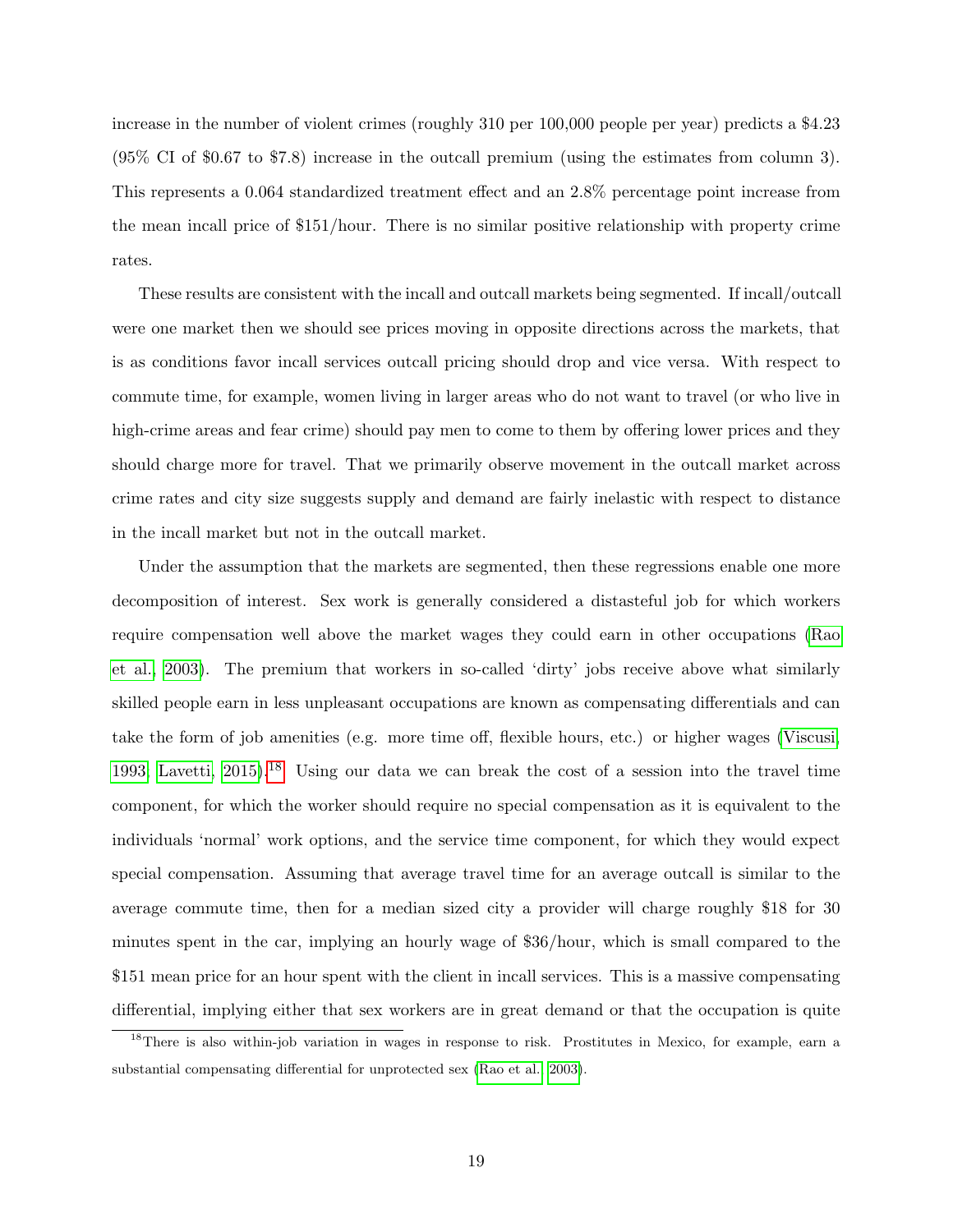distasteful.<sup>[19](#page-0-0)</sup>

As an additional robustness check we include a number of other time-varying controls measured at the MSA-month level in Appendix Table [A2.](#page-39-0)[20](#page-0-0) Column 1 presents the core estimating equation from Table [3](#page-29-0) Column 4 to enable easy comparison. Column 2 adds in controls for the number of ads per capita in that MSA-month to control for the possibility that changes in competition in the ad space differentially affect prices in the outcall vs. incall market. Column 3 adds in linear, quadratic, and cubic terms in the number of providers advertising in the MSA-month for the same reason. Column 4 accounts for the concentration of advertising in the MSI by including a term for the Hirschman-Herfindahl Index (HHI) of the number of providers in the MSA-month. Column 5 includes fixed-effects at the MSA-year level and clusters standard errors at the same level. Column 6 adds controls for the median rental price in the MSA-month to better control for local economic conditions for the subset of 170 MSAs where that variable is available. Column 7 includes all controls for the same subset. Column 8 restricts our core estimating approach to (a) ads that are priced between the 5th and 95th percentile of pricing in all ads and (b) MSA-months that are between the 5th and 95th percentiles in terms of ads per capita. In all cases the core estimate of the interaction term between outcall prices and commute time remains statistically strong and substantively large. In addition we estimate models controlling for rates of prostitution arrests and sex offenses measured at the MSA-month level using UCR data. Although none of the results change with these controls we do not include them in the table because of the significant reporting biases that may be present in using reported crime to measure sexual assault risk and arrest risk.<sup>[21](#page-0-0)</sup>

To account for potentially differential trends across MSA, Appendix Table [A3](#page-40-0) compares our baseline specification (Column 1) to a model that includes MSA-specific linear time trends (Column 2) and one with quadratic time trends (Column 3). In both cases the core results remain substantively unchanged. Overall the results are quite stable once standard two-way fixed effects are included.

 $19\text{As}$  a point of comparison, [Lavetti](#page-33-7) [\(2015\)](#page-33-7) estimates the compensating differential for fishermen in Alaska (a job carrying an annual risk of death around 1%) of around 4 times higher than other jobs for which individuals in his sample are qualified, which is comparable to our estimate of about 4 times higher wages here.

<sup>20</sup>We thank our anonymous reviewers for these suggestions.

 $^{21}$ Results available from authors.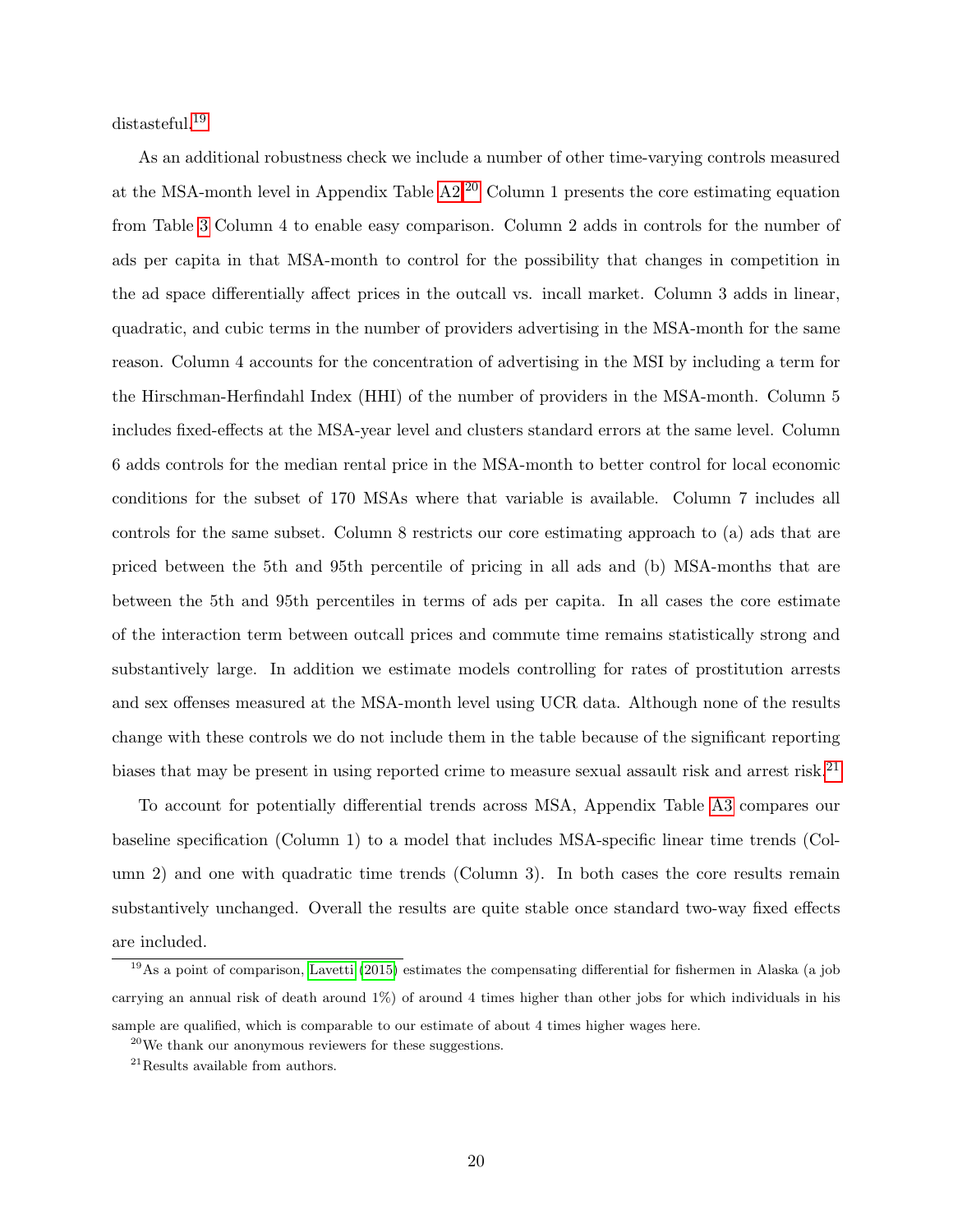#### 4.2 Controlling for provider characteristics

Our core data lack detailed information on provider traits such as appearance or specific sex acts offered. It is possible, though unlikely, that such traits correlate with MSA size and service location in a way that generates spurious results. As an additional robustness check we re-run the core analysis focusing on prices for providers listed in *The Erotic Review* which provides detailed data on individual providers as described in section [3.2.](#page-12-0) These data represent the subset of providers advertising online who have chosen to pay for a page on the review site, presumably because doing so enables them to establish a stronger reputation with customers and their average pricing is significantly higher than in the overall sample. If we see a similar outcall premium in this subset where we can control for unobservables in the main data that should provide greater confidence in the core estimates reported in Tables [3](#page-29-0) and [4.](#page-30-0)

Specifically, we estimate the premium associated with offering either outcall or both outcall and incall on the average price charged by a specific service provider:

$$
P_{i,j,m} = \alpha + \beta_1 \text{outcall}_i + \beta_2 \text{both}_{i,j} + \beta_3 \text{App}_i + \text{RRace}_i + \text{DDesc}_i + \text{AAct}_i + \beta_4 \text{Perf}_i
$$
  

$$
\tau_m + \gamma_j + \epsilon_{i,j,m}. \tag{2}
$$

Here providers are indexed by i and each occurs in an MSA j and month m.  $P_i$  is the price for a review and the first two variables in the regression are indicators for whether the provider offers outcall or both incall and outcall services.  $\beta_1$  captures the price premium for outcall over incall services, while  $\beta_2$  does so for providers offering outcall or incall services. A series of additional controls are included that account for specific features of the provider.  $\beta_3$  captures the effect of controls for a provider's appearance, which is measured on a  $1\textrm{-}10$  scale. The vector **R** identifies the impact of race of the provider, which are measured with a vector of indicator variables of black, asian, hispanic, or other non-white categories. D captures the price premia associated with a vector of variables describing the provider's appearance and build, which includes indicators for the provider's build (e.g. "average" or "thin"), tattoos (e.g. "a few" or "many"), breast appearance (e.g. "average" or "perky"), and breast implants ("yes", "no", or "don't know"). A identifies the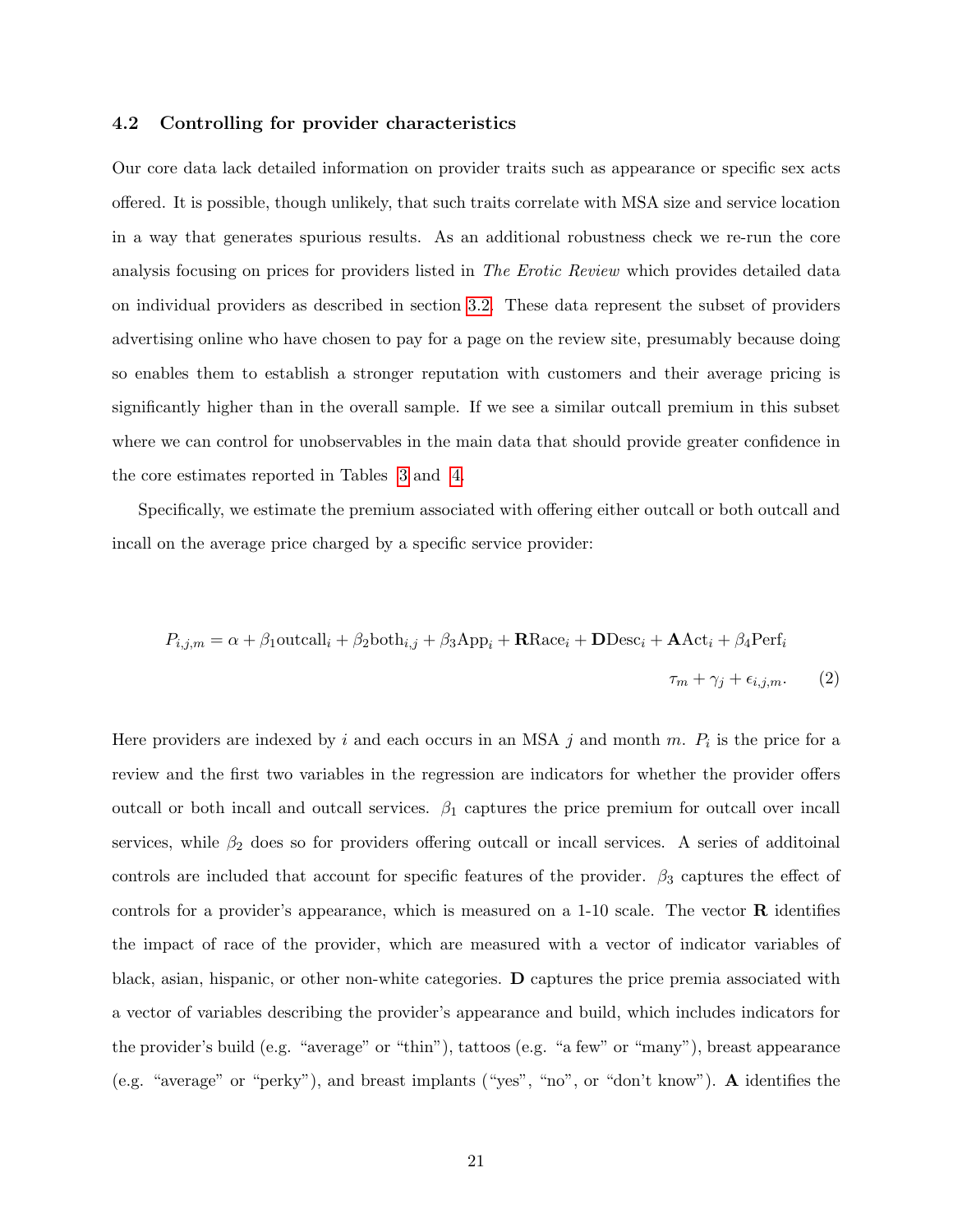price premium associated with specific acts performed by the provider, which include indicators for oral sex, oral sex without a condom, anal sex, or multiple orgasms per session.  $\beta_4$  captures the price premium associated with the provider's performance rating, which is determined on a 1-10 scale. We also include city and month fixed effects, in addition to a provider specific idiosyncratic error term. As before we cluster standard errors at the MSA level.

#### [INSERT TABLE [5](#page-31-0) ABOUT HERE.]

As table [5](#page-31-0) indicates, there is a considerable outcall premium. This premium is identifiable regardless of whether the provider offers outcall services exclusively or provides flexibility in their willingness to provide services at the client's location or at the provider's location. Interpreting column (1), we note that relative to provider's that exclusively provide incall services, those that offer outcall or both incall and outcall services receive a price premium of approximately \$57 and \$50, respectively, above the average incall price of \$242.50. In columns (2) - (7) we gradually increase the number of controls that are included in the estimation. In our most saturdated model - column (7) - the price premia is considerably smaller than in our most naive specification (approximately half the size), but a sizable and statistically significant effect remains. In effect, after controlling for both observable and a wide range of normally unobservable features of providers, the price premium associated with service providers that are offering higher risk services by traveling to the client's location receive approximately \$20-\$25 more per session, which translates into an approximate 10% price premium above providers that exclusively offer incall services

### 5 Conclusion

Women selling sex services online appear to engage in rational pricing behavior. The risk associated with traveling to the client is rewarded with a significant price premium that goes beyond the costs associated with commuting. The costs associated with abuse risk borne by direct involvement with the client at a location of their choosing appears to be compensated. Most importantly, the magnitude of the compensating differential workers in this market demand for service time compared to travel time, roughly \$115, is a significant share of the \$151/hour mean price for incall time with a client.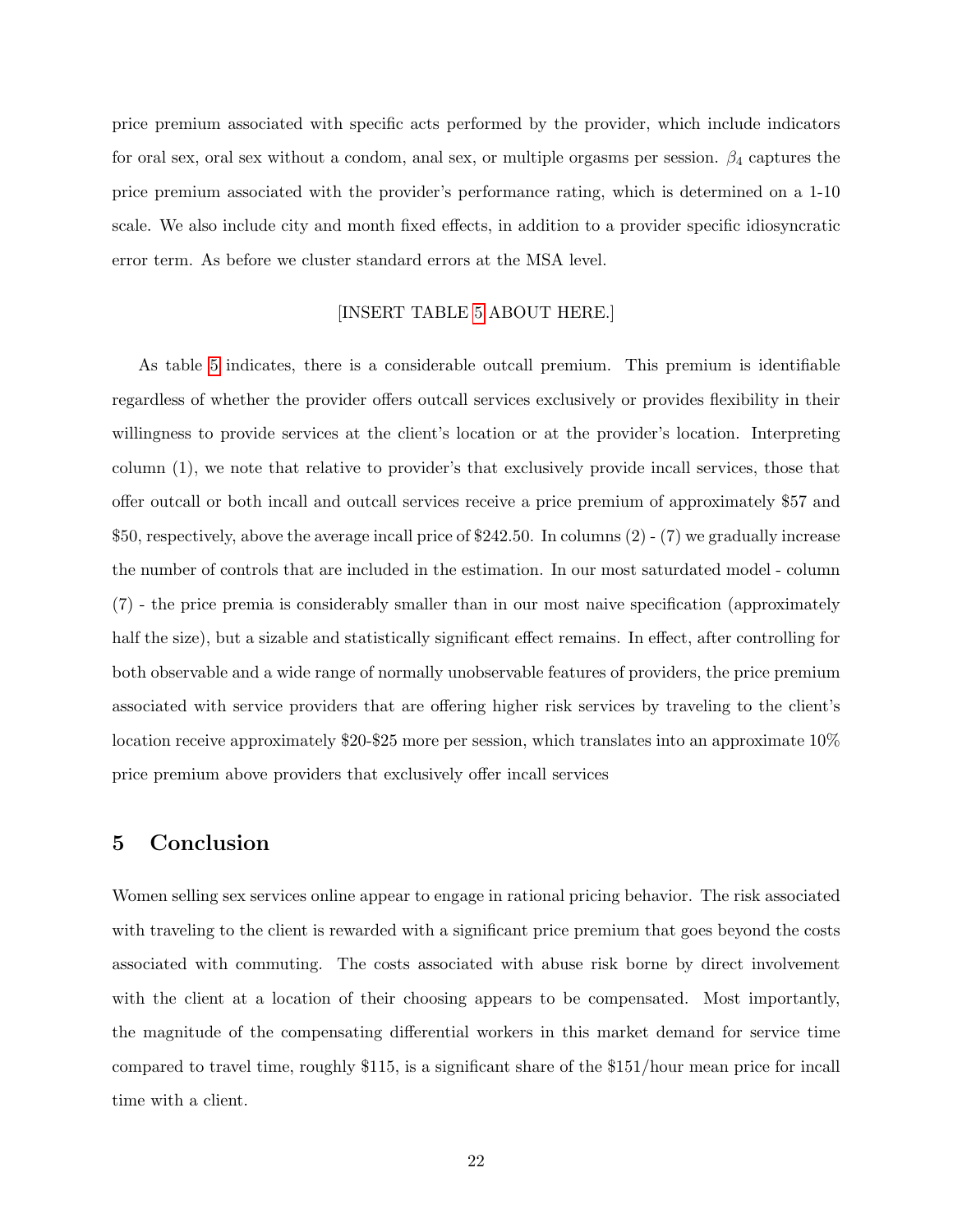These results imply that many workers in the market would happily shift to other activities given the opportunity and that sex workers advertising online for outcall services have sufficient market power to demand compensation for risks, suggesting the labor supply for this market is fairly inelastic.

More broadly our analysis demonstrates there is great potential for learning about behavior in online markets by combining cutting-edge machine reading technology with established econometric approaches. Importantly, though, if pricing is broadly rational then pricing anomalies should be detectable. Organizations involved in trafficking women for sex work are unlikely to internalize labor market conditions in the same way that voluntary providers do, and so are likely to shift prices in different ways. Such price-based anomaly detection is an important avenue for future research.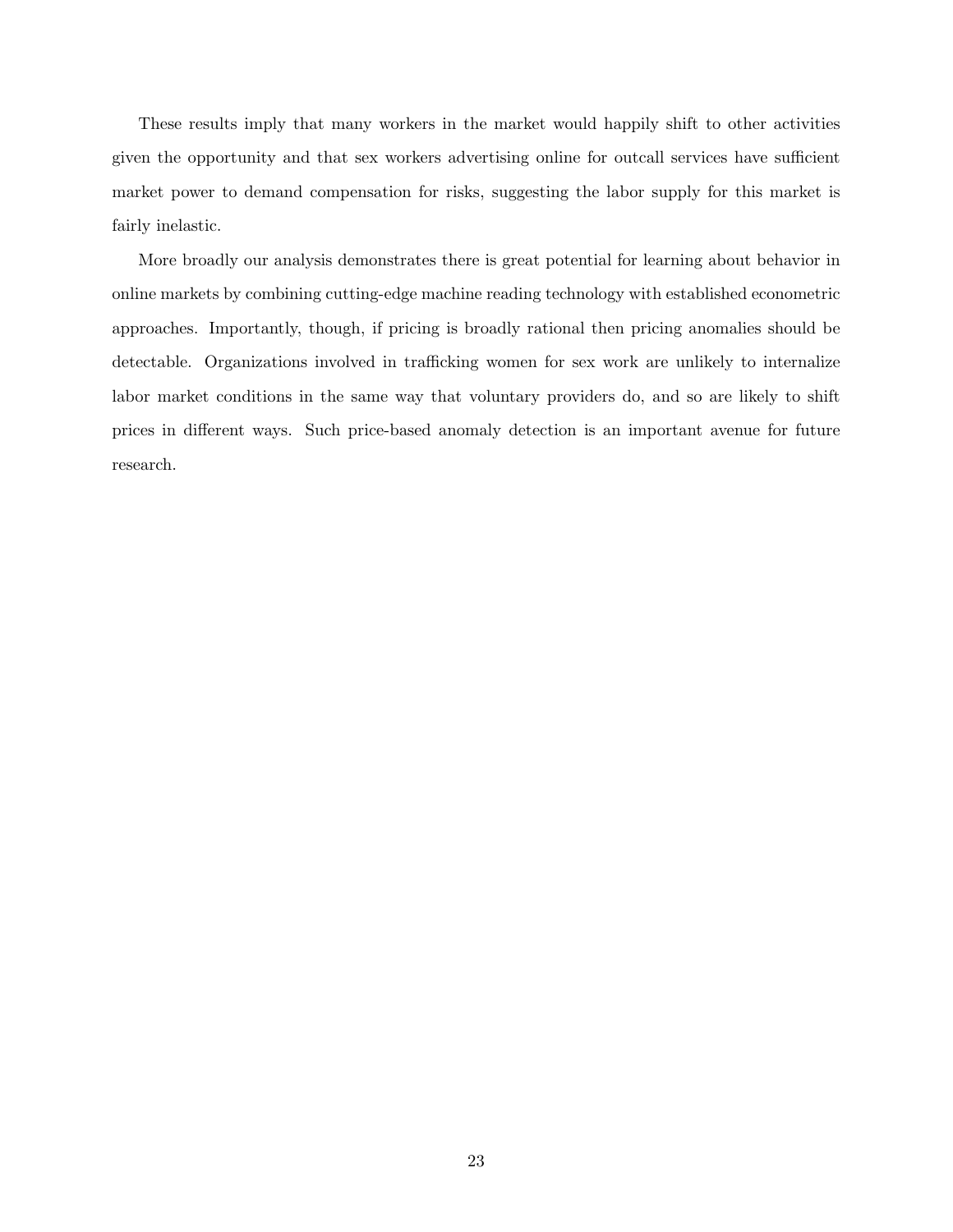Figures

Figure 1: Sample ad from backpage.com.

# <span id="page-23-0"></span>!!!! SWEET ASHLEY !!!! for a LIMITED TIME Only !!!!! - 27

Posted: Thursday, September 12, 2013 12:03 AM

Reply

Hello i'm Ashley and I am 100% real and would Love to make your dreams come true

Pic's are 100% real and current, cant wait to meet you.

So call for the time of your life, Outcalls only

Poster's age: 27

- Location: St. Augustine, St Augustine
- Post ID: 5350879 staugustine

email to friend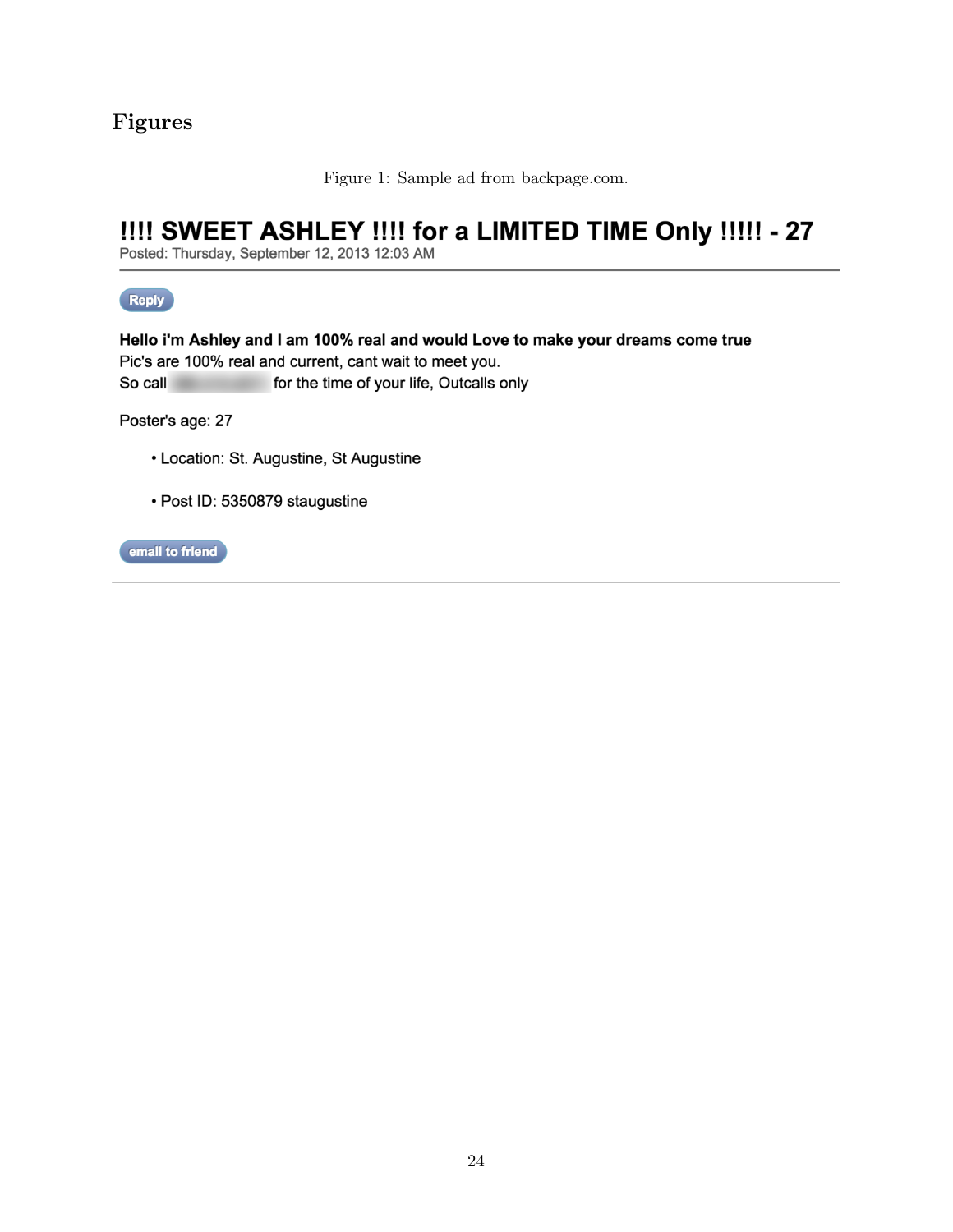Figure 2: Processing pipeline for sex ads.

<span id="page-24-0"></span>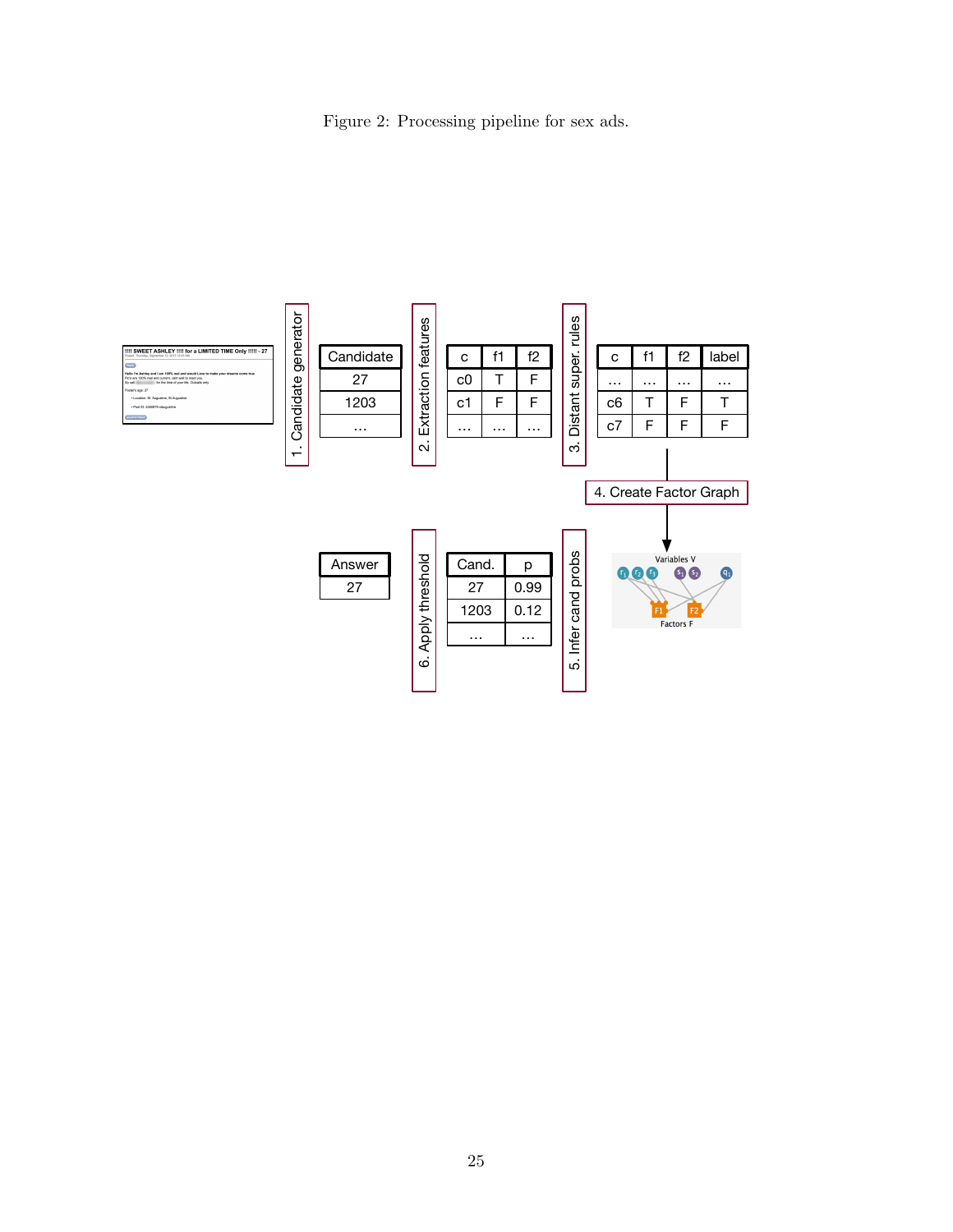<span id="page-25-0"></span>

Figure 3: Map of online ads for sex services in the 82 largest MSA throughout the United States. Circles sized by ads per capita. Darker shading indicates higher median prices.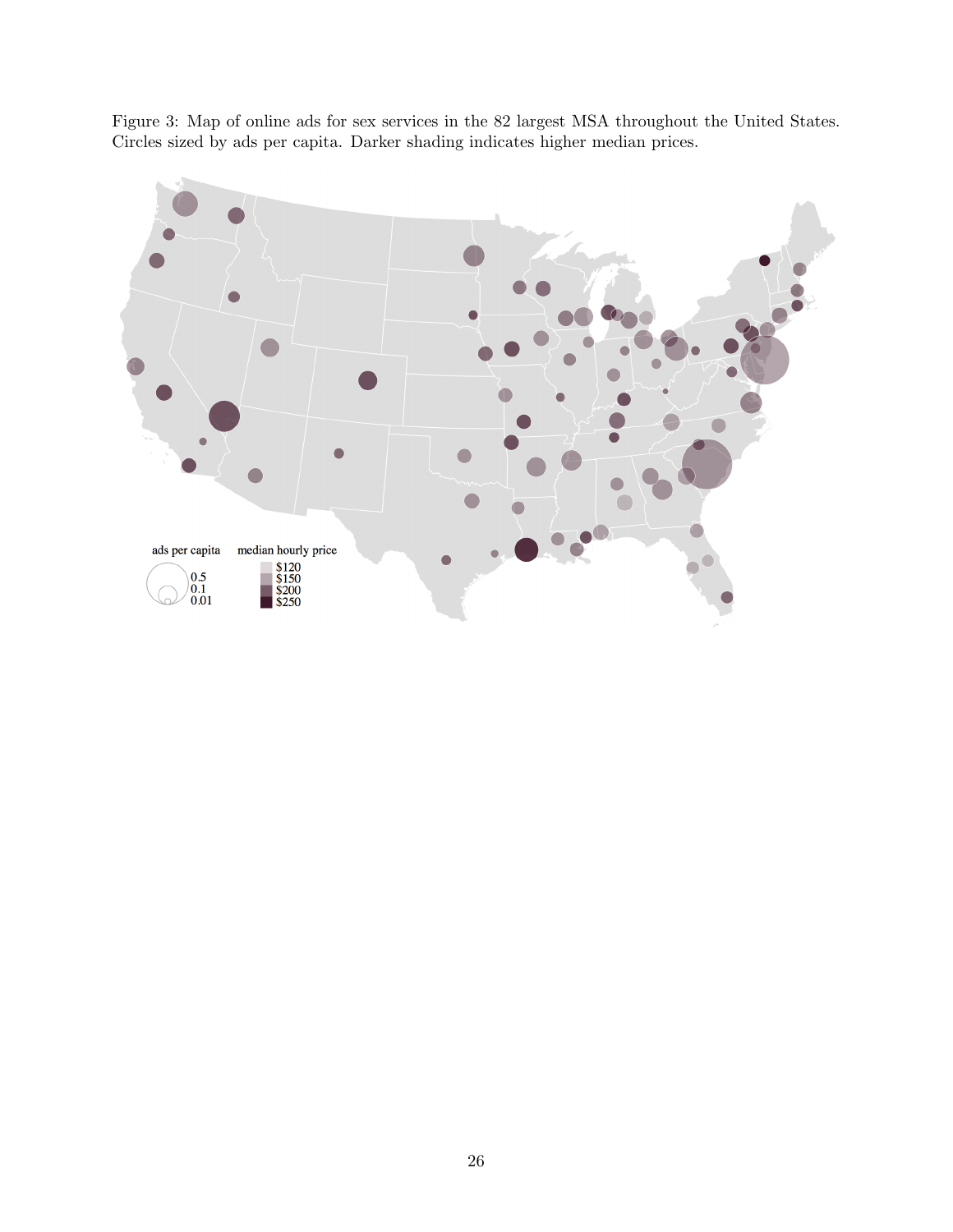<span id="page-26-0"></span>Figure 4: One-hour price distribution by service venue. Prices imputed for ads that do not advertise a one-hour rate.

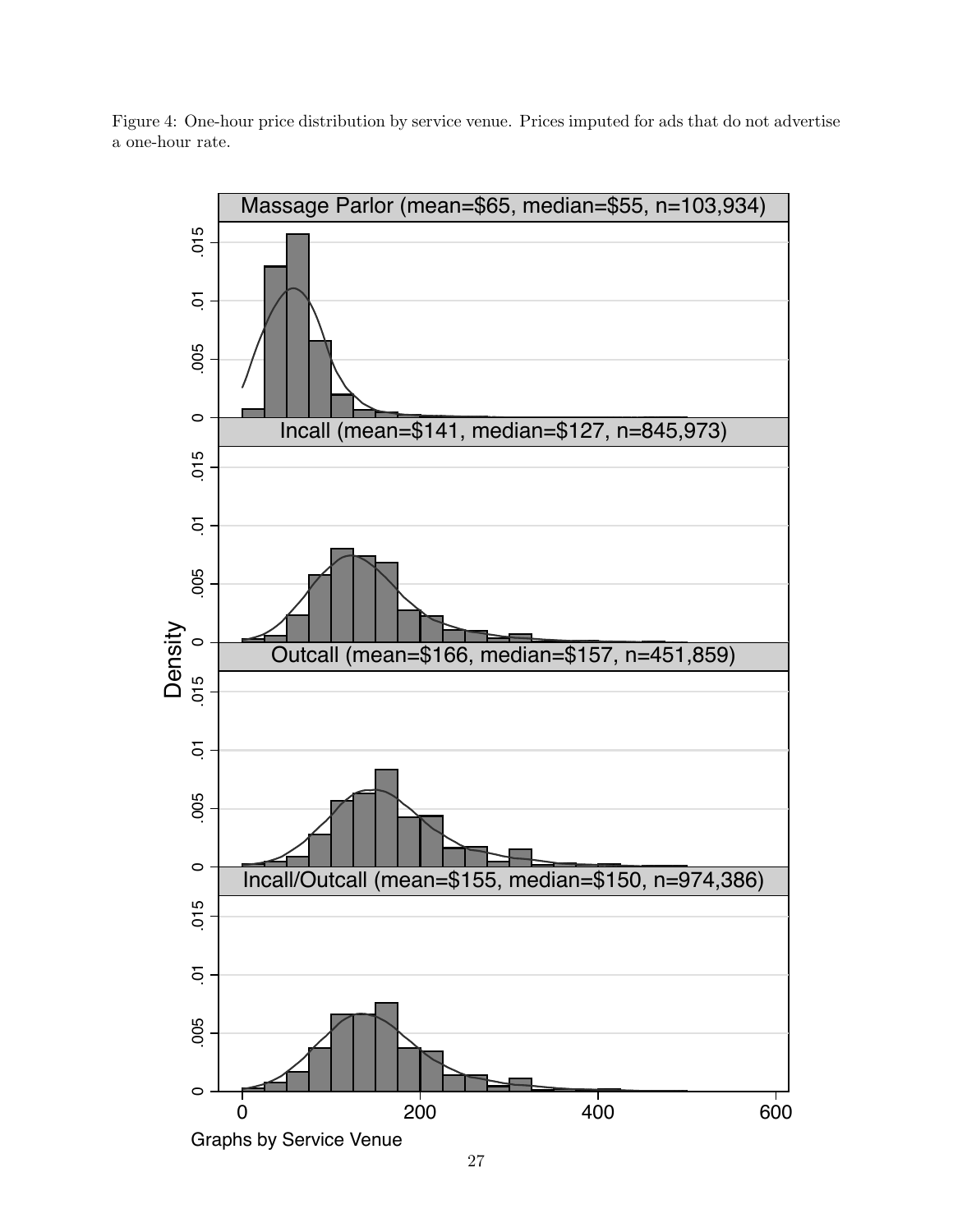<span id="page-27-0"></span>

| Variable                                            | Observations | Mean             | Std. Dev. | Min              | $\overline{\text{Max}}$ |
|-----------------------------------------------------|--------------|------------------|-----------|------------------|-------------------------|
| Panel A: Service Price and Type                     |              |                  |           |                  |                         |
| Price per hour                                      | 2,732,414    | 149.63           | 75.77     | 10               | 1100                    |
| Incall                                              | 2,732,414    | $.33\,$          |           | $\theta$         | $\mathbf{1}$            |
| Outcall                                             | 2,732,414    | .17              |           | $\theta$         | $\mathbf{1}$            |
| Both                                                | 2,732,414    | .38              |           | $\theta$         | 1                       |
| Unclear                                             | 2,732,414    | .076             |           | $\theta$         | 1                       |
| Massage parlor                                      | 2,732,414    | .042             |           | $\boldsymbol{0}$ | $\mathbf{1}$            |
| Panel B: Service Price and Type - Estimation Sample |              |                  |           |                  |                         |
| Price per hour                                      | 2,098,241    | 151.7            | 67.7      | $\overline{10}$  | 500                     |
| Incall                                              | 2,098,241    | $.34\,$          |           | $\theta$         | 1                       |
| Outcall                                             | 2,098,241    | .18              |           | $\theta$         | 1                       |
| Both                                                | 2,098,241    | $.39\,$          |           | $\theta$         | 1                       |
| Unclear                                             | 2,098,241    | $.08\,$          |           | $\theta$         | 1                       |
| Massage parlor                                      | 2,098,241    | $\boldsymbol{0}$ |           | $\boldsymbol{0}$ | $\overline{0}$          |
| Panel C: MSA/month controls                         |              |                  |           |                  |                         |
| Unemployment (BLS)                                  | 7,226        | $.095\,$         | $0.02\,$  | $0.04\,$         | 0.18                    |
| Female Bartik wages                                 | 7,226        | 14.0             | $2.20\,$  | 9.60             | 23                      |
| Male Bartik wages                                   | 7,226        | 22               | $3.1\,$   | 16               | 33                      |
| Ad Count                                            | 7,226        | 320              | 741       | $\mathbf{1}$     | 12541                   |
| Unique providers                                    | 7,226        | 145              | 343       | $\mathbf 1$      | 7333                    |
| Panel D: MSA level controls                         |              |                  |           |                  |                         |
| Average commute time                                | 187          | 25               | 3.4       | 18               | $38\,$                  |
| Population (millions)                               | 187          | .78              | 1.4       | .07              | 13                      |
| Share White                                         | 187          | .78              | .11       | .48              | .95                     |
| Violent Crimes per 100,000                          | 187          | 569              | 341       | $\boldsymbol{0}$ | 1668                    |
| Property Crimes per 10,000                          | 187          | 437              | $\bf 232$ | $\boldsymbol{0}$ | 899                     |
|                                                     |              |                  |           |                  |                         |

Table 1: Summary Statistics - Ad Data and MSAs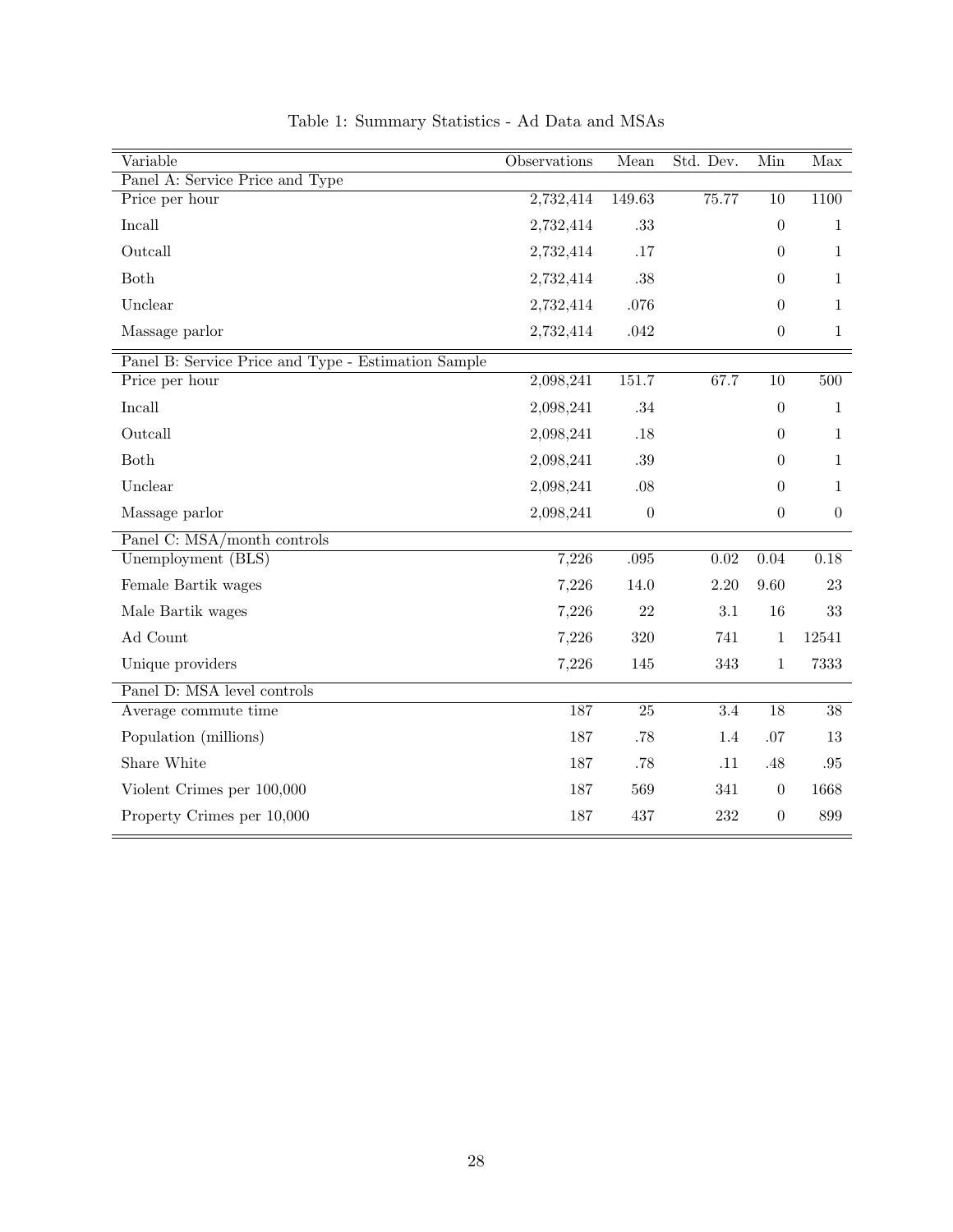<span id="page-28-0"></span>

| Variable                              | Observations | Mean             | Std. Dev. | Min          | Max          |
|---------------------------------------|--------------|------------------|-----------|--------------|--------------|
| Panel A: Service Price and Type       |              |                  |           |              |              |
| Price per hour                        | 1,097,527    | $\overline{276}$ | 119       | $50\,$       | 1,000        |
| Incall                                | 1,097,527    | $.35\,$          |           | $\theta$     | 1            |
| Outcall                               | 1,097,527    | .09              |           | $\theta$     | 1            |
| Both                                  | 1,097,527    | .56              |           | $\Omega$     | 1            |
| Panel B: Provider Traits              |              |                  |           |              |              |
| Appearance $(1-10)$                   | 1,097,527    | $7.5\,$          | $1.3\,$   | $\mathbf{1}$ | $10\,$       |
| Photo accurate                        | 1,097,527    | .87              |           | $\theta$     | $\mathbf{1}$ |
| Age                                   | 1,097,527    | $29.1\,$         | 7.1       | 18           | 51           |
| Height (inches)                       | 1,097,527    | 65.0             | 2.9       | 56           | 78           |
| Black                                 | 1,101,788    | .08              |           | $\theta$     | $\mathbf{1}$ |
| Asian                                 | 1,101,788    | .16              |           | $\theta$     | $\mathbf{1}$ |
| Hispanic                              | 1,101,788    | .11              |           | $\theta$     | $\mathbf{1}$ |
| White                                 | 1,101,788    | .56              |           | $\theta$     | 1            |
| Panel C: Select Review Elements       |              |                  |           |              |              |
| Independent                           | 229,068      | $.52\,$          |           | $\theta$     |              |
| Months first to last review           | 229,068      | 7.9              | 17.5      | $\mathbf{1}$ | 205          |
| Number of unique reviews per provider | 229,068      | 4.8              | 13.4      | $\mathbf{1}$ | 853          |
| Providers per city                    | 91           | 2,517            | 3,991     | 1            | 19,615       |

Table 2: Summary Statistics - Reviews

Notes: Data from www.theeroticreview.com, scraped in March 2016. Price per hour calculated for all reviewed providers. Independent refers to providers listed as being independent. Of remainder 70.4% are listed as working with an agency, 26.5% as "don't know", and 3.1% as working with a driver. Independent providers had 6.1 reviews on average compared to 3.4 on average for others. Sample restricted to reviews with realistic prices ( $\zeta$ \$50), non-missing appearance ( $n = 2,108$  reviews are missing appearance rating).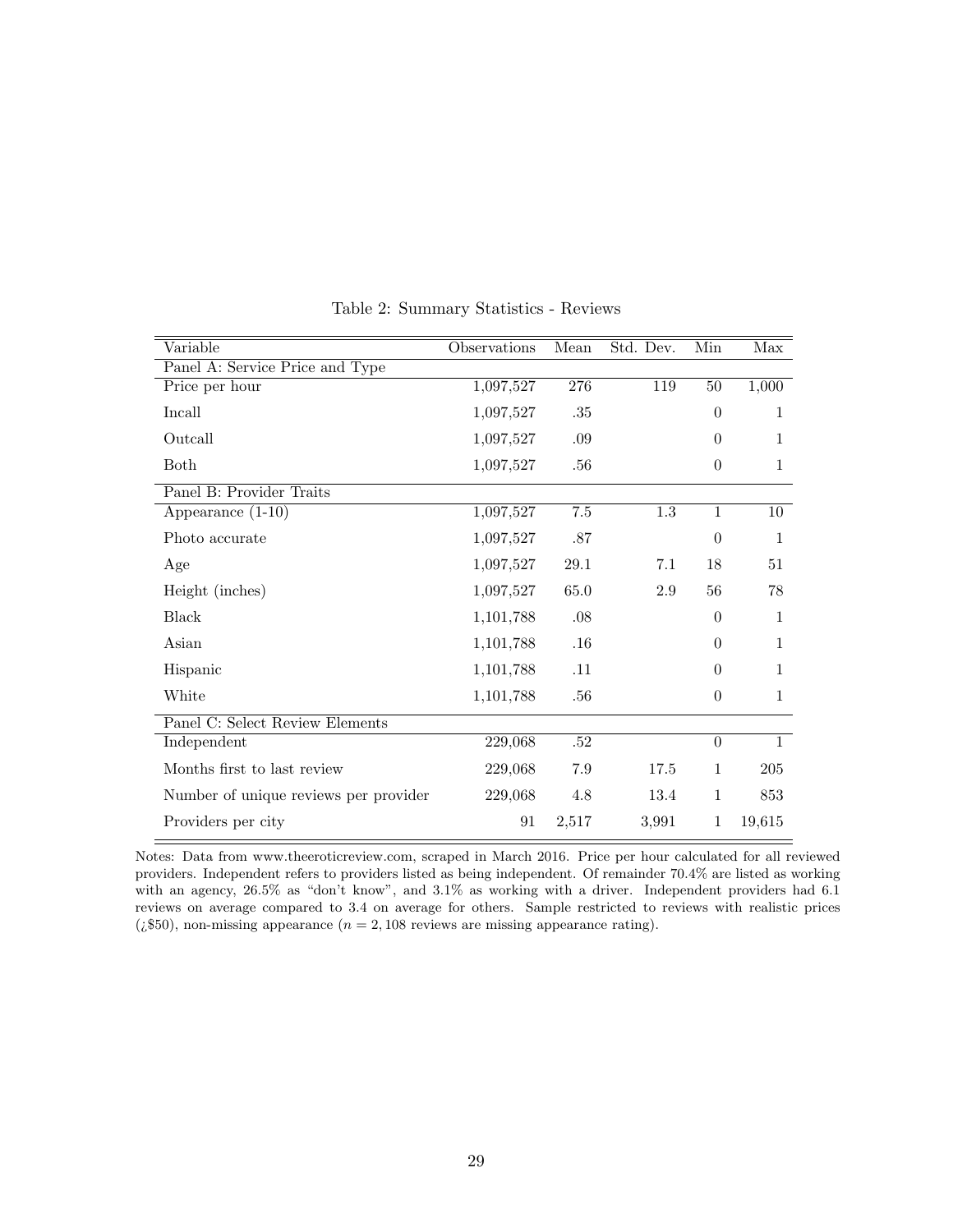<span id="page-29-0"></span>

|                                       | (1)         | (2)                     | $\overline{(3)}$ | (4)            | (5)       |
|---------------------------------------|-------------|-------------------------|------------------|----------------|-----------|
| Outcome                               | Price       | Price                   | Price            | Price          | Price     |
| Outcall                               | $23.601***$ | $23.022***$             | 7.758            | 2.826          | 2.808     |
|                                       | (1.160)     | (1.095)                 | (8.361)          | (7.956)        | (7.937)   |
| <b>Both</b>                           | $13.640***$ | $13.306***$             | 3.784            | 1.567          | 1.565     |
|                                       | (0.915)     | (0.904)                 | (5.900)          | (5.894)        | (5.907)   |
| Unclear                               | $5.738***$  | $5.705***$              | 0.502            | 1.114          | 1.155     |
|                                       | (1.019)     | (0.965)                 | (4.988)          | (4.729)        | (4.721)   |
| Avg. Commute                          |             | $0.881**$               | 0.636            |                |           |
|                                       |             | (0.389)                 | (0.387)          |                |           |
| Outcall $\times$ Commute              |             |                         | $0.530*$         | $0.645**$      | $0.646**$ |
|                                       |             |                         | (0.297)          | (0.286)        | (0.285)   |
| Both $\times$ Commute                 |             |                         | 0.332            | $0.381*$       | $0.381*$  |
|                                       |             |                         | (0.205)          | (0.207)        | (0.207)   |
| Unclear × Commute                     |             |                         | 0.180            | 0.144          | 0.142     |
|                                       |             |                         | (0.174)          | (0.165)        | (0.165)   |
| Outcall premium:                      |             |                         |                  |                |           |
| 1st pctile commute $(20 \text{ min})$ |             |                         | $18.4***$        | $15.8***$      | $15.8***$ |
|                                       |             |                         | (2.6)            | (2.4)          | (2.4)     |
| Median commute $(28 \text{ min})$     |             |                         | $22.5***$        | $20.8***$      | $20.8***$ |
|                                       |             |                         | (1.1)            | (1.0)          | (1.0)     |
| 99th petile commute (38 min)          |             |                         | $28.0***$        | $27.5***$      | 27.4***   |
|                                       |             |                         | (3.3)            | (3.2)          | (3.2)     |
| R-Squared                             | 0.060       | 0.069                   | 0.070            | 0.097          | 0.097     |
| Observations                          | 2,098,241   | 2,098,241               | 2,098,241        | 2,098,241      | 2,098,241 |
| Clusters                              | 182         | 182                     | 182              | 182            | 182       |
| Additional MSA controls               |             | $\overline{\mathrm{Y}}$ | $\overline{Y}$   | $\overline{Y}$ | Y         |
| <b>MSA Fixed Effects</b>              |             |                         |                  | Y              | Y         |
| Bartik Wages                          |             |                         |                  |                | Y         |

<span id="page-29-1"></span>Table 3: Commute time and prices in the online market for sex

Notes: Prices calculation include only providers who post 200 or fewer times to omit spam. All regressions include month and website fixed effects. Additional controls include number of ads posted in the MSA/month, number of unique providers posting in MSA/month, population, unemployment rate, and fraction of the MSA population that is white. Estimates significant at the 0.05 (0.10, 0.01) level are marked with \*\*  $(*, **^*)$ . Standard errors are clustered at the MSA level.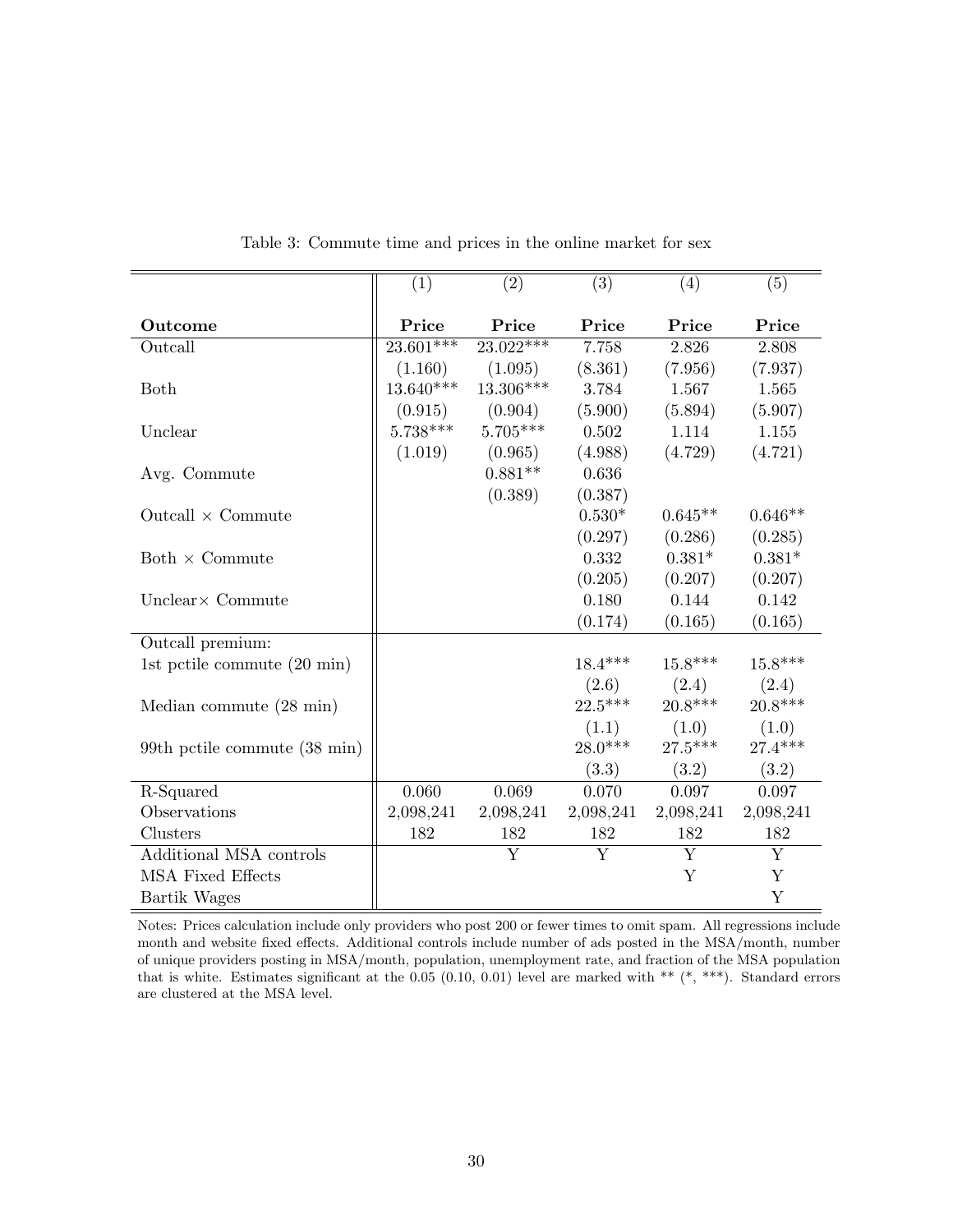|                                             | (1)                     | $\overline{(2)}$        | (3)                     | (4)                     | $\overline{(5)}$ | (6)       |
|---------------------------------------------|-------------------------|-------------------------|-------------------------|-------------------------|------------------|-----------|
| Outcome                                     | Price                   | Price                   | Price                   | Price                   | Price            | Price     |
| Outcall                                     | 6.941                   | 13.530                  | $16.868*$               | 4.452                   | 9.493            | 10.872    |
|                                             | (8.238)                 | (9.123)                 | (9.585)                 | (7.991)                 | (8.820)          | (9.091)   |
| <b>Both</b>                                 | 1.273                   | 4.573                   | 7.470                   | 0.765                   | 3.382            | 5.020     |
|                                             | (5.837)                 | (6.845)                 | (6.683)                 | (5.927)                 | (6.955)          | (7.066)   |
| Unclear                                     | 2.490                   | 5.503                   | 5.629                   | 3.494                   | 6.347            | 6.176     |
|                                             | (5.147)                 | (6.294)                 | (6.464)                 | (4.841)                 | (6.093)          | (6.224)   |
| Violent crimes per 100,000                  | $-0.006$                |                         | $-0.002$                |                         |                  |           |
|                                             | (0.005)                 |                         | (0.008)                 |                         |                  |           |
| Outcall $\times$ Violent crimes per 100,000 | 0.001                   |                         | $0.014**$               | $-0.003$                |                  | 0.005     |
|                                             | (0.005)                 |                         | (0.006)                 | (0.004)                 |                  | (0.005)   |
| Both $\times$ Violent crimes per 100,000    | 0.004                   |                         | $0.013**$               | 0.001                   |                  | 0.007     |
|                                             | (0.003)                 |                         | (0.005)                 | (0.003)                 |                  | (0.005)   |
| Unclear $\times$ Violent crimes per 100,000 | $-0.003$                |                         | 0.001                   | $-0.004$                |                  | $-0.000$  |
|                                             | (0.004)                 |                         | (0.005)                 | (0.004)                 |                  | (0.005)   |
| Property crimes 10,000                      |                         | $-0.013**$              | $-0.011$                |                         |                  |           |
|                                             |                         | (0.006)                 | (0.012)                 |                         |                  |           |
| Outcall $\times$ Property crimes 10,000     |                         | $-0.008$                | $-0.024***$             |                         | $-0.009*$        | $-0.016*$ |
|                                             |                         | (0.005)                 | (0.009)                 |                         | (0.005)          | (0.008)   |
| Both $\times$ Property crimes 10,000        |                         | $-0.001$                | $-0.016**$              |                         | $-0.003$         | $-0.011$  |
|                                             |                         | (0.004)                 | (0.007)                 |                         | (0.004)          | (0.007)   |
| Unclear $\times$ Property crimes per 10,000 |                         | $-0.006$                | $-0.007$                |                         | $-0.007$         | $-0.007$  |
|                                             |                         | (0.005)                 | (0.008)                 |                         | (0.005)          | (0.007)   |
| R-Squared                                   | 0.070                   | 0.071                   | 0.071                   | 0.097                   | 0.097            | 0.097     |
| Observations                                | 2,098,241               | 2,098,241               | 2,098,241               | 2,098,241               | 2,098,241        | 2,098,241 |
| Clusters                                    | 182                     | 182                     | 182                     | 182                     | 182              | 182       |
| Additional controls                         | $\overline{\mathrm{Y}}$ | $\overline{\mathrm{Y}}$ | $\overline{\mathrm{Y}}$ | $\overline{\mathrm{Y}}$ | $\overline{Y}$   | Y         |
| <b>MSA Fixed Effects</b>                    |                         |                         |                         | Y                       | Y                | Y         |

Table 4: Commute time and prices in the online market for sex

<span id="page-30-0"></span> Notes: Prices calculation include only providers who post 200 or fewer times to omit spam. All regressions include controls for commute time and its interactions with service venues as well as month and website fixed effects. Additional controls include number of ads posted in the MSA/month, number of unique providers posting, population, unemployment rate, and fraction of the MSA population that is white. Estimates significant at the 0.05 (0.10, 0.01)level are marked with \*\* (\*, \*\*\*). Standard errors are clustered at the MSA level.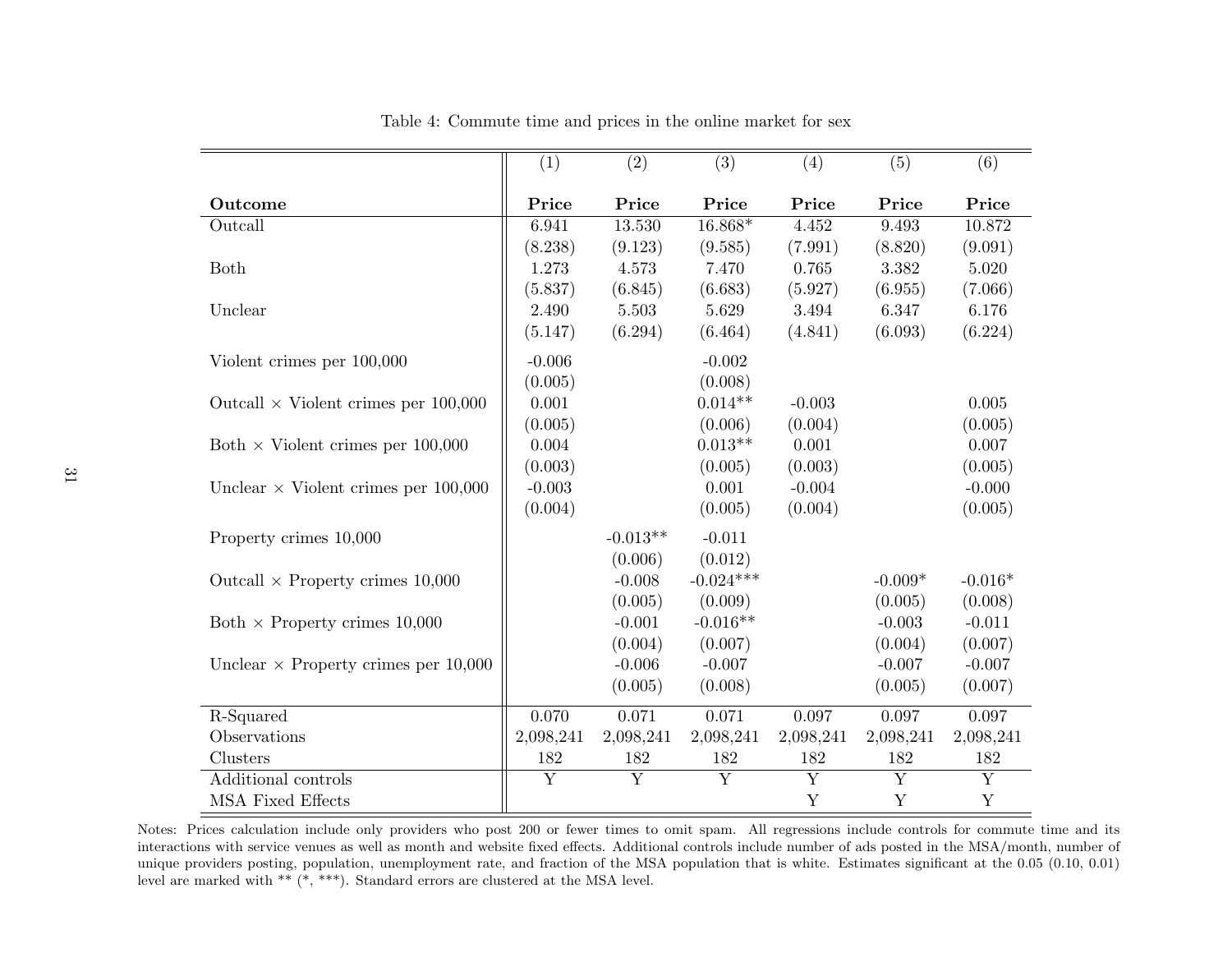<span id="page-31-0"></span>

| Incall Price (mean= $242.5$ ; sd= $4.7$ ) |                   |             |           |                   |             |             |                   |  |
|-------------------------------------------|-------------------|-------------|-----------|-------------------|-------------|-------------|-------------------|--|
|                                           | $\left( 1\right)$ | (2)         | (3)       | $\left( 4\right)$ | (5)         | (6)         | $\left( 7\right)$ |  |
| Outcall Only                              | 56.773***         | $63.013***$ | 44.490*** | $38.913***$       | 39.276***   | 34.660***   | 25.821***         |  |
|                                           | (16.246)          | (9.984)     | (7.682)   | (6.415)           | (6.390)     | (6.380)     | (5.684)           |  |
| Outcall and Incall                        | 49.821***         | 54.368***   | 35.361*** | $30.559***$       | $31.082***$ | $24.240***$ | $20.577***$       |  |
|                                           | (5.584)           | (6.467)     | (4.044)   | (3.043)           | (3.066)     | (2.710)     | (2.649)           |  |
| City and Month FE                         |                   | X           | X         | Χ                 | Χ           | X           | Χ                 |  |
| Appearance Controls                       |                   |             | X         | Χ                 | Χ           | Χ           | Χ                 |  |
| Racial Category                           |                   |             |           | X                 | X           | X           | X                 |  |
| Description                               |                   |             |           |                   | X           | X           | X                 |  |
| Acts Offered                              |                   |             |           |                   |             | X           | X                 |  |
| Performance Rating                        |                   |             |           |                   |             |             | X                 |  |
| R-Squared                                 | 0.041             | 0.132       | 0.366     | 0.382             | 0.387       | 0.403       | 0.439             |  |
| Observations                              | 1,101,747         | 1,101,747   | 1,101,747 | 1,101,747         | 1,101,747   | 1,101,747   | 1,101,747         |  |
| Clusters                                  | 91                | 91          | 91        | 91                | 91          | 91          | 91                |  |

Table 5: Provider traits and prices in the online market for sex

Notes: price per hour is average across reviews. Appearance controls include cubic terms in average subject appearance rating (1-10 scale) for provider, height and age (results similar if use categorical variable for age or height, nested model tests show no significant increase in in-sample explanatory power from including higherorder terms in age and height). Racial category controls include dummy variables for providers reported as being black, asian, hispanic, or other non-white categories. Description controls include dummy variables for various descriptions of build (e.g. "average" or "thin", etc.), tattoos (e.g. "a few" or "many", etc.), breast appearance (e.g. "average" or "perky", etc.), and whether the provider has breast implants ("yes", "no", or "don't know"). Sex act controls include dummy variables for whether the reviewer reports the provider offering oral sex, oral sex without condom, anal sex, or multiple orgasms per appointment. Performance rating includes cubic term in average subjective performance rating (1-10 scale) for the provider. Estimates significant at the 0.05 (0.10, 0.01) level are marked with \*\* (\*, \*\*\*). Standard errors are clustered at the city level.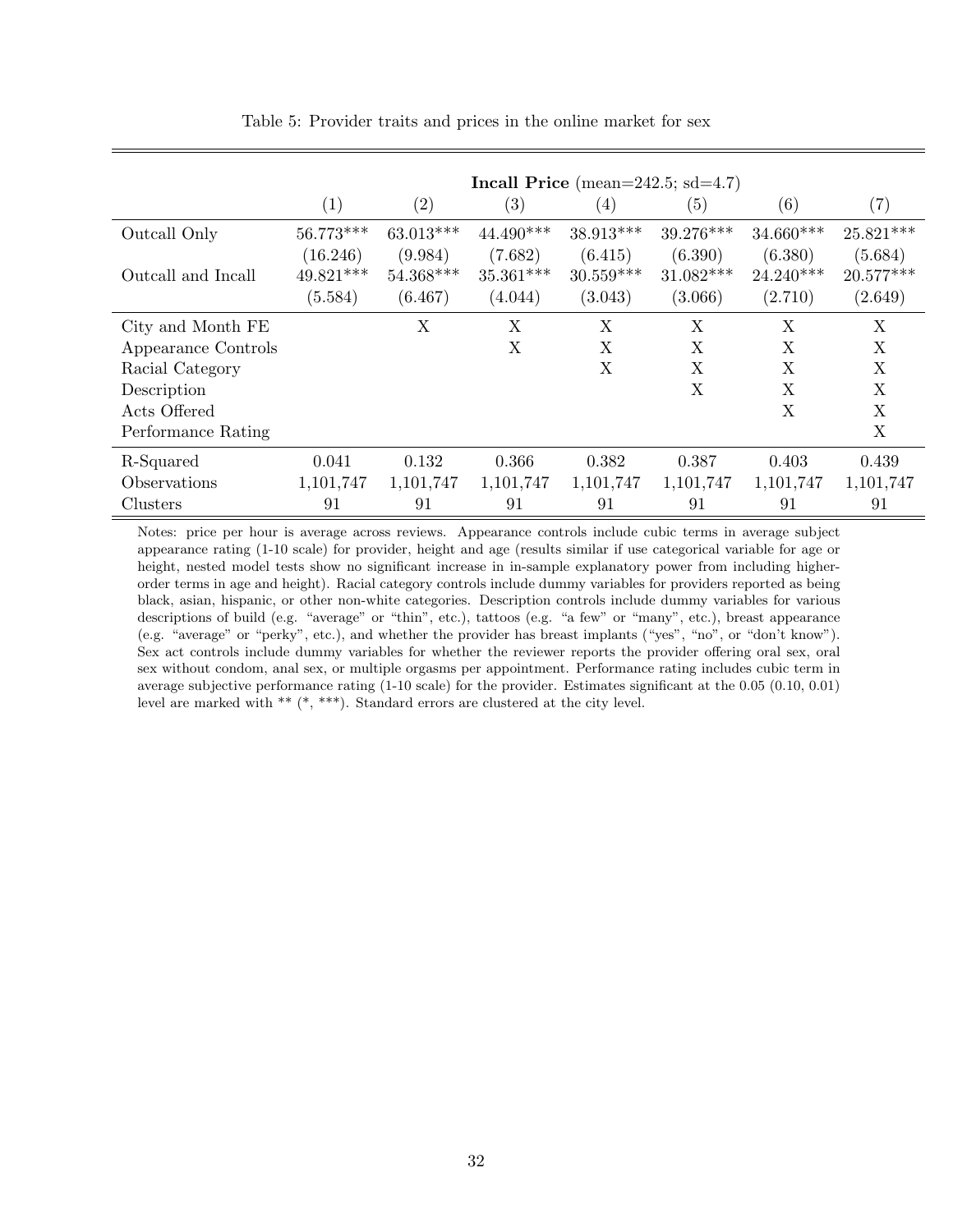### References

- <span id="page-32-13"></span>Bartik, Timothy J. 1991. Who Benefits from State and Local Economic Development Policies? Number wbsle in "Books from Upjohn Press" W.E. Upjohn Institute for Employment Research. URL: https://ideas.repec.org/b/upj/ubooks/wbsle.html
- <span id="page-32-2"></span>Bass, Allison. 2015. Getting Screwed: Sex Workers and the Law. University Press of New England.
- Blanchard, Olivier Jean and Lawrence F. Katz. 1992. "Regional Evolutions." Brookings Papers on Economic Activity (1):1–75.
- <span id="page-32-0"></span>Callaway, Ewen. 2015. "Computers Read the Fossil Record." Nature .
- <span id="page-32-7"></span>Cunningham, Scott, Gregory DeAngelo and John Tripp. 2018. "Craiglist's Effect on Violence Against Women." Working Paper .
- <span id="page-32-9"></span>Cunningham, Scott and Manisha Shah. 2014. Decriminalizing Indoor Prostitution: Implications for Sexual Violence and Public Health. Working Paper 20281 National Bureau of Economic Research. URL: http://www.nber.org/papers/w20281
- <span id="page-32-8"></span>Cunningham, Scott and Todd D. Kendall. 2011a. "Men in Transit and Prostitution: Using Political Conventions as A Natural Experiment." The B.E. Journal of Economic Analysis  $\mathscr{C}_{P}$  Policy 11(1).
- <span id="page-32-6"></span>Cunningham, Scott and Todd D. Kendall. 2011b. "Prostitution 2.0: The changing face of sex work." Journal of Urban Economics 69(3):273–287.
- <span id="page-32-4"></span>Cunningham, Scott and Todd D. Kendall. 2011c. Prostitution, technology and the law: new data and directions. Edward Elgar Publishing Limited chapter Research Handbook in the Law and Economics of the Family.
- <span id="page-32-3"></span>Cunningham, Scott and Todd D. Kendall. 2016. Examining the Role of Client Reviews and Reputation Within Online Prostitution. In The Oxford Handbook of the Economics of Prostitution, ed. Scott Cunningham and Manisha Shah. Oxford University Press chapter 2.
- <span id="page-32-5"></span>Dank, Meredith, Bilal Khan, P. Mitchell Downey, Cybele Kotonias, Debbie Mayer, Colleen Owens, Laura Pacifici and Lilly Yu. 2014. Estimating the Size and Structure of the Underground Commercial Sex Economy in Eight Major US Cities. Urban Institute.
- <span id="page-32-11"></span>Delap, Josie. 2014. "More bang for your buck.".
- <span id="page-32-10"></span>Edlund, Lena, Joseph Engelberg and Christopher A. Parsons. 2009. The Wages of Sin. Economics Discussion Paper 0809-16 Columbia University.
- <span id="page-32-12"></span>Gertler, Paul, Manisha Shah and Stefano M. Bertozzi. 2005. "Risky Business: The Market for Unprotected Commercial Sex." Journal of Political Economy 113(3):518–550.
- Gould, Eric D., Bruce A. Weinberg and David B. Mustard. 2002. "Crime Rates and Local Labor Market Opportunities in the United States: 1979-1997." The Review of Economics and Statistics  $84(1):45-61.$
- <span id="page-32-1"></span>Hubbard, Phil and Teela Sanders. 2003. "Making Space for Sex Work: Female Street Prostitution and the Production of Urban Space." Internationl Journal of Urban and Regional Research .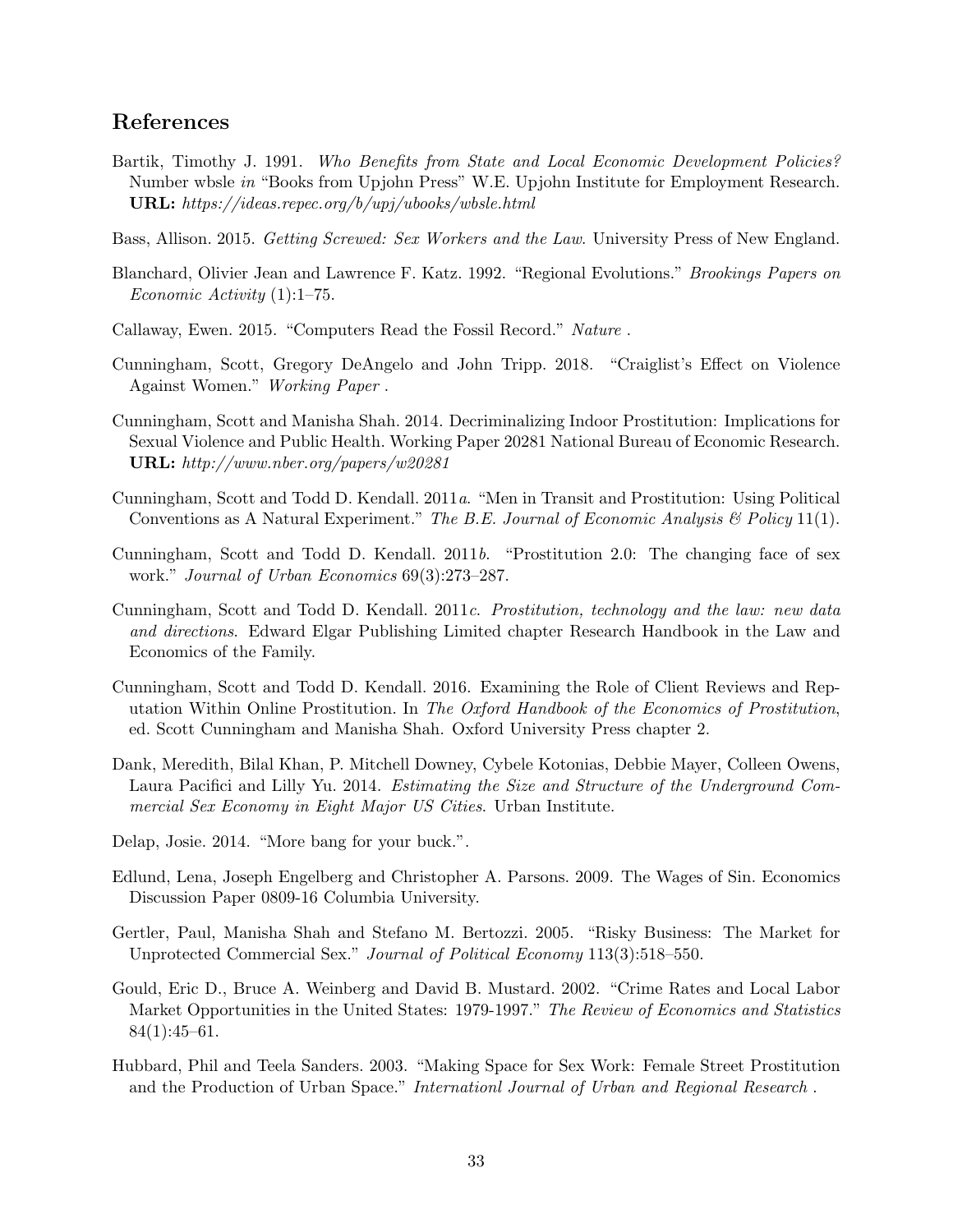- <span id="page-33-3"></span>Hughes, Donna M. 2002. "The Use of New Communications and Information Technologies for sexual Exploitation of Women and Children." Hastings Women's Law Journal 13:129–148.
- Kolker, Robert. 2013. "The New Prostitutes." The New York Times .
- <span id="page-33-5"></span>Latonero, Mark, Genet Berhane, Ashley Hernandez, Tala Mohebi and Lauren Movius. 2011. Human Trafficking Online: The Role of Social Networking Sites and Online Classifieds. Report USC Annenberg Center on Communication Leadership & Policy.
- <span id="page-33-7"></span>Lavetti, Kurt. 2015. Estimating Preferences in Hedonic Wage Models: Lessons from the Deadliest Catch. Working paper Ohio State University.
- <span id="page-33-8"></span>Logan, Trevor D. and Manisha Shah. 2013. "Face Value: Information and Signaling in an Illegal Market." Southern Economic Journal 79(3):529–564.
- <span id="page-33-12"></span>Maticka-Tyndale, Eleanor, Jacqueline Lewis, Jocalyn P Clark, Jennifer Zubick and Shelley Young. 1999. "Social and cultural vulnerability to sexually transmitted infection: the work of exotic dancers." *Canadian journal of public health* 90(1):19.
- <span id="page-33-4"></span>Mitchell, Kimberly J., David Finkelhor, Lisa M. Jones and Janis Wolak. 2010. "Use of Social Networking Sites in Online Sex Crime Against Minors: An Examination of National Incidence and Mean of Utilization." Journal of Adolescent Health 47(2):183–90.
- <span id="page-33-6"></span>Moffatt, Peter G. and Simon A. Peters. 2004. "Pricing Personal Services: An Empirical Study of Earnings in the UK Prostitution Industry." Scottish Journal of Political Economy 51(5):675–690.
- More Bang for your Buck. 2014.
- <span id="page-33-0"></span>Peters, Shanan E., Ce Zhang, Miron Livny and Christopher Ré. 2014. "A Machine Reading System for Assembling Synthetic Paleontological Databases." PLoS ONE .
- <span id="page-33-1"></span>Potterat, John J., Devon D. Brewer, Stephen Q. Muth, Richard B. Rothenberg, Donald E. Woodhouse, John B. Muth, Heather K. Stites and Stuart Brody. 2004. "Mortality in a Long-term Open Cohort of Prostitute Women." American Journal of Epidemiology 159(8):778–785.
- <span id="page-33-13"></span>Rao, Vijayendra, Indrani Guptab, Michael Lokshina and Smarajit Janac. 2003. "Sex workers and the cost of safe sex: the compensating differential for condom use among Calcutta prostitutes." Journal of Development Economics 71(2):585–603.
- <span id="page-33-10"></span>Recht, Benjamin, Christopher Re, Stephen J. Wright and Feng Niu. 2011. Hogwild: A Lock-Free Approach to Parallelizing Stochastic Gradient Descent. In Advances in Neural Information Processing Systems 24: 25th Annual Conference on Neural Information Processing Systems 2011. Proceedings of a meeting held 12-14 December 2011, Granada, Spain. pp. 693–701.
- <span id="page-33-2"></span>Roe-Sepowitz, Dominique, Kristine Hickle, James Gallagher and Jessica Smith. 2016. "Invisible Offenders: A Study Estimating Online Sex Customers." Journal of Human Trafficking pp. 272– 280.
- <span id="page-33-9"></span>Shin, Jaeho, Sen Wu, Feiran Wang, Christopher De Sa, Ce Zhang and Christopher Ré. 2015. "Incremental Knowledge Base Construction Using DeepDive." PVLDB 8(11):1310–1321.
- <span id="page-33-11"></span>Spice, William. 2007. "Management of sex workers and other high-risk groups." Occupational medicine 57(5):322–328.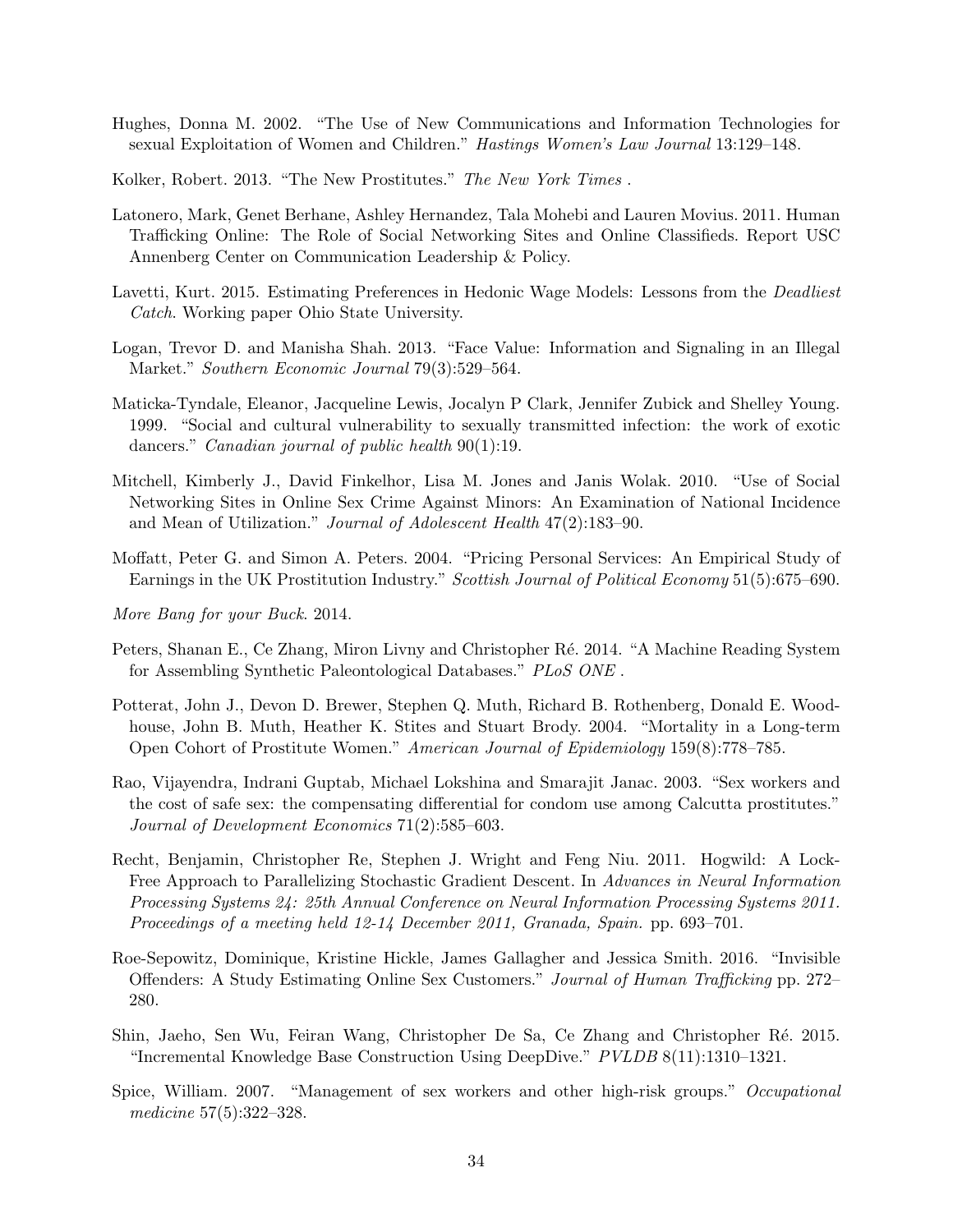- <span id="page-34-3"></span>Taylor, D. 2003. Sex for Sale: New Challenges and New Dangers for Women Working on and off the Streets. Mainliners.
- <span id="page-34-4"></span>Viscusi, W. Kip. 1993. "The Value of Risks to Life and Health." Journal of Economic Literature 31:1912–1946.
- <span id="page-34-0"></span>Weitzer, Ronald. 1999. "Prostitution Control in America: Rethinking Public Policy." Crime, Law and Social Change 32(1).
- <span id="page-34-1"></span>Zhang, Ce. 2015. DeepDive: A Data Management System for Automatic Knowledge Base Construction PhD thesis University of Wisconsin-Madison.
- <span id="page-34-2"></span>Zhang, Ce and Christopher Re. 2014. "DimmWitted: A Study of Main-Memory Statistical Analytics." PVLDB 7(12):1283–1294.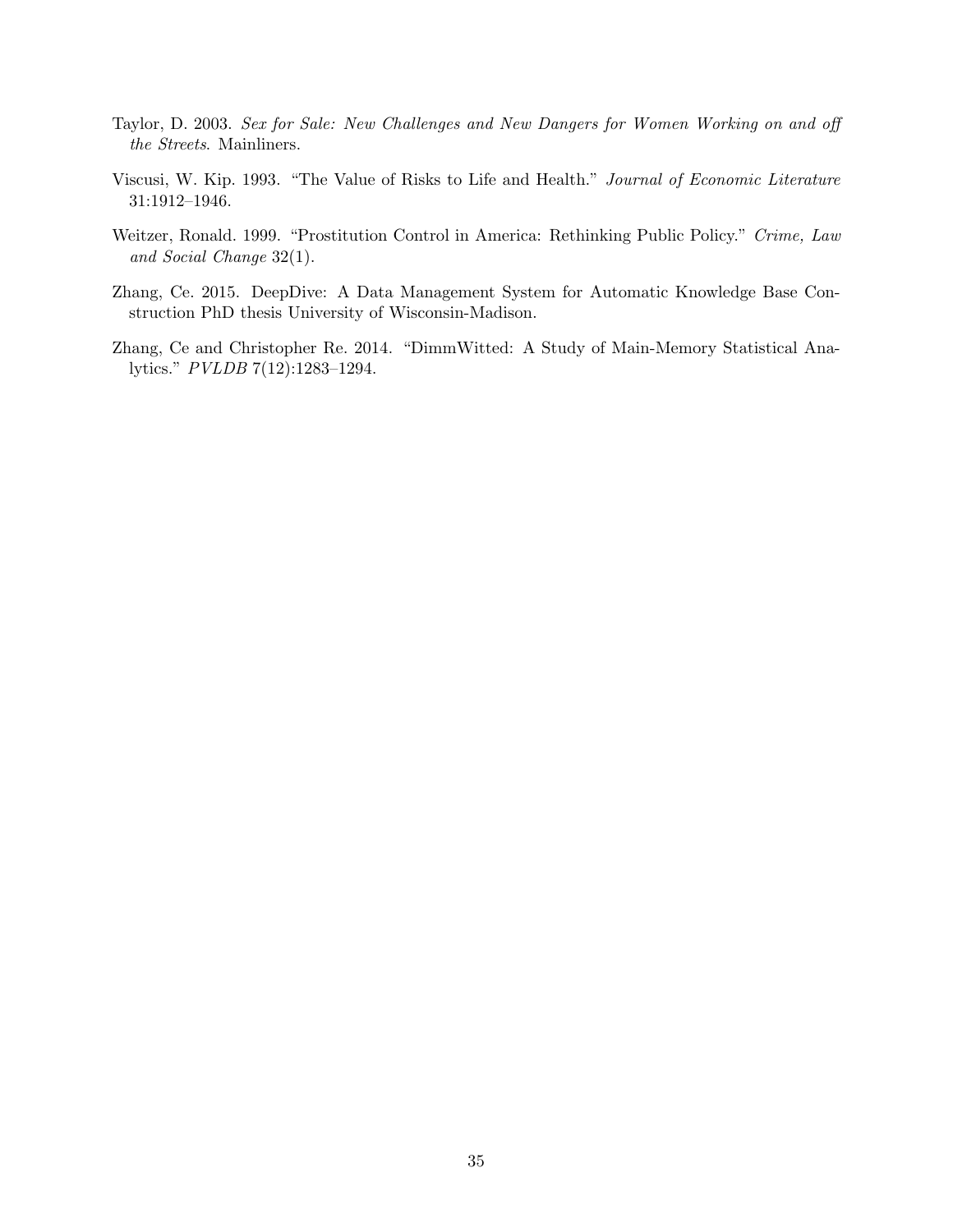# Appendix

This appendix provides additional supporting materials.

### Extraction Performance

<span id="page-35-0"></span>Table [A1](#page-35-0) provides summary statistics on the extraction of various data fields from the ad text.

| Number of raw advertisements     | 4,491,779 |
|----------------------------------|-----------|
| Number of unique providers       | 1,666,284 |
| Number of unique websites        | 19        |
| Number of unique locations       | 438       |
| Email precision / recall         | 100/100   |
| Phone precision / recall         | 100/94    |
| Service venue precision / recall | 89/97     |
| Price precision / recall         | 93/82     |
| Location precision / recall      | 97/88     |

Table A1: Extraction counts and precision/recall statistics

Notes: E-mail and phone number extractions based on regular expression matching, not statistical inference. All other outcomes derived using DeepDive.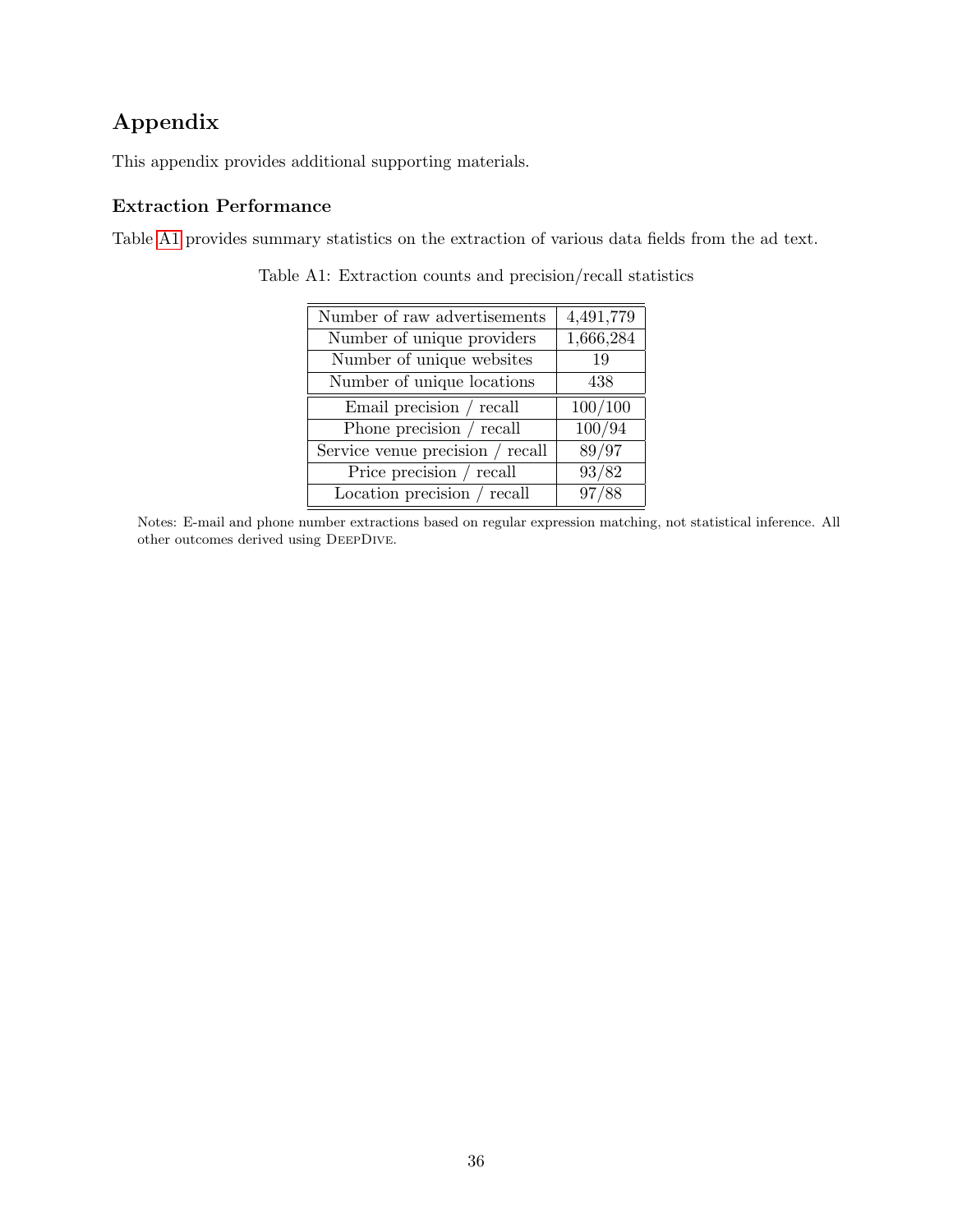## Incall vs. Outcall Price Distribution



Figure A1: Distribution of average prices for incall and outcall by MSA.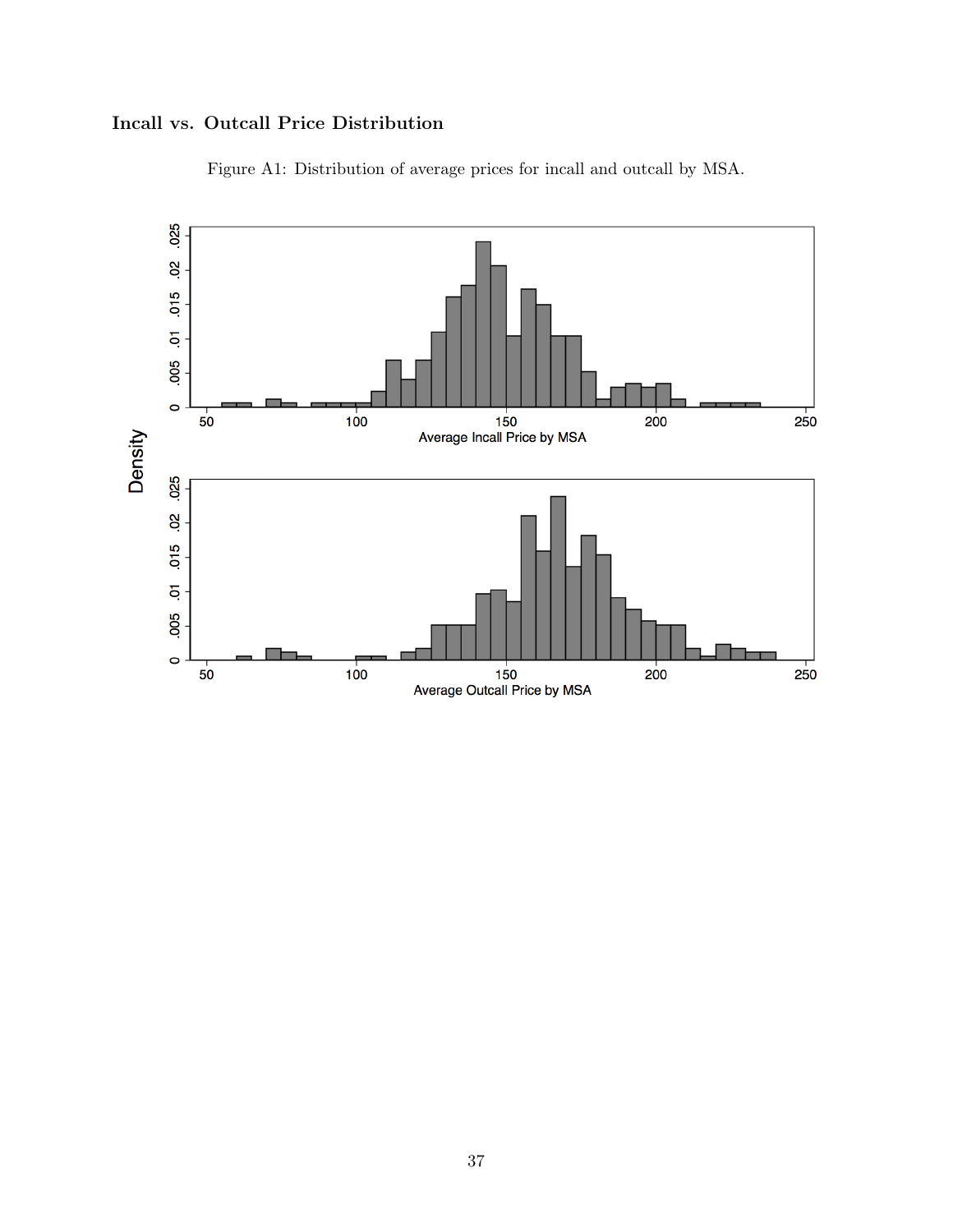

Figure A2: Mean outcall price vs. mean incall price by MSA.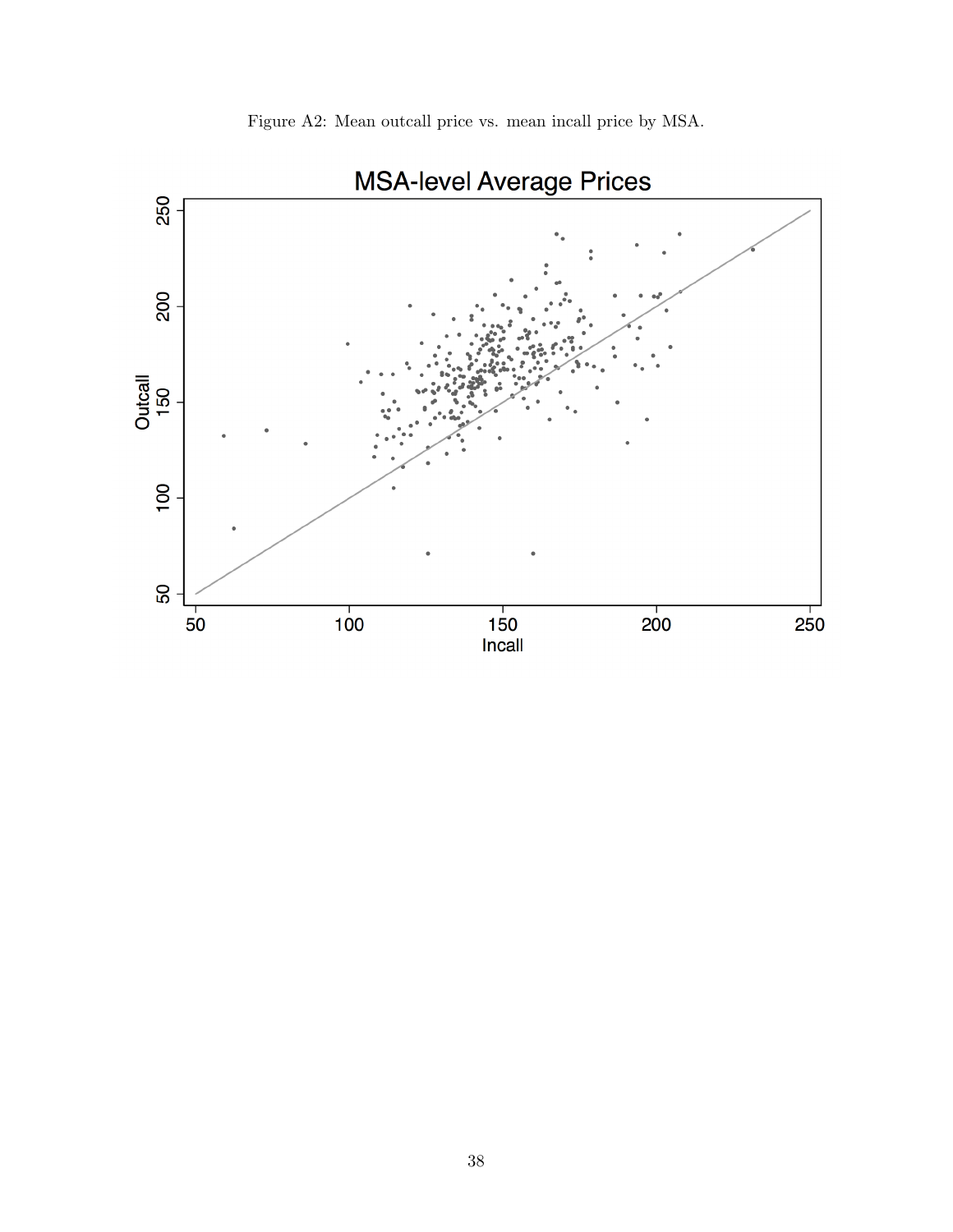Robustness Checks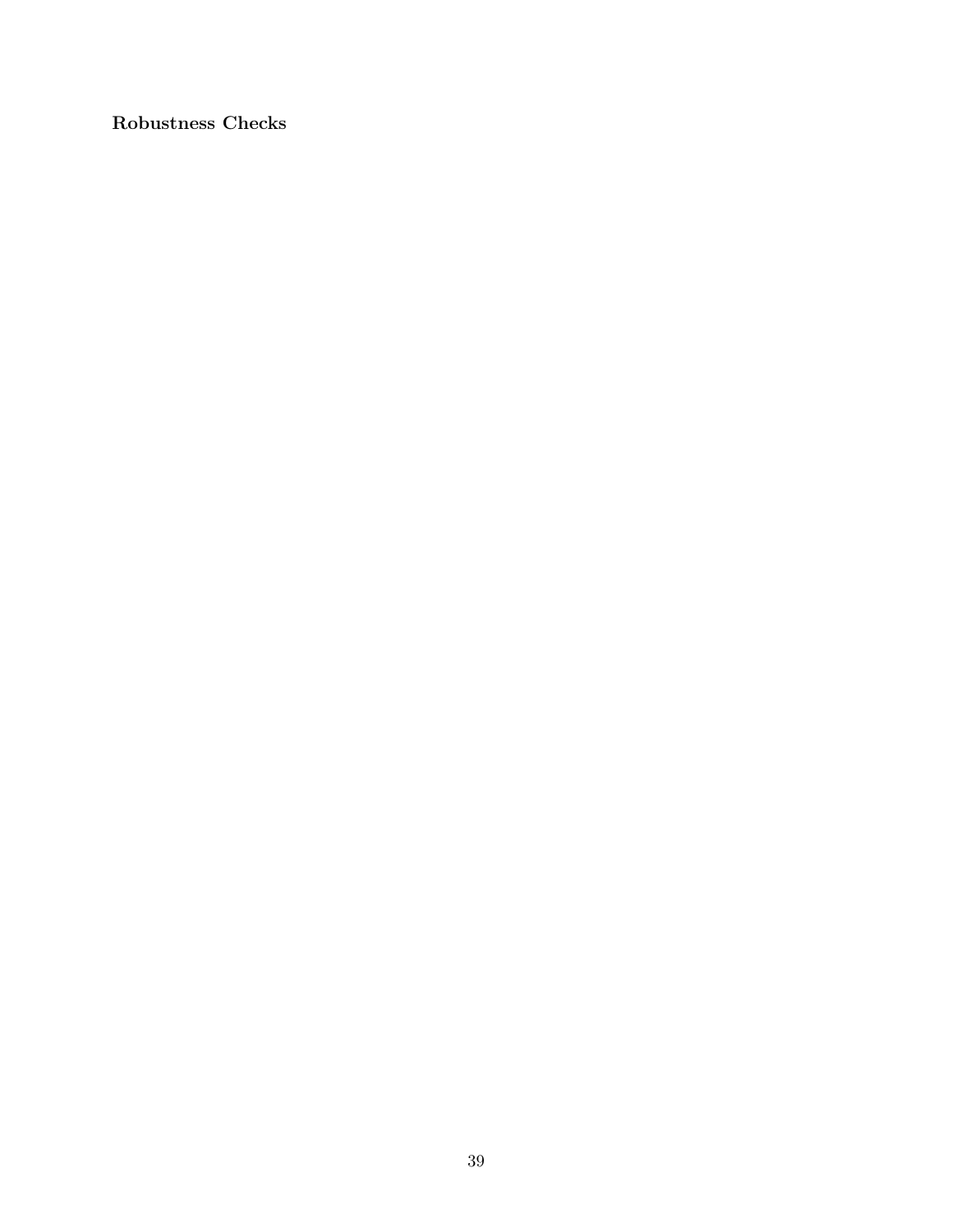|                                                           | (1)       | (2)         | (3)       | (4)            | (5)             | (6)        | (7)         | $\overline{(8)}$ |
|-----------------------------------------------------------|-----------|-------------|-----------|----------------|-----------------|------------|-------------|------------------|
| Outcome                                                   | Price     | Price       | Price     | Price          | Price           | Price      | Price       | Price            |
| Outcall                                                   | $2.826\,$ | 2.964       | $2.756\,$ | $2.850\,$      | 2.867           | $-5.584$   | $-5.377$    | $-2.156$         |
|                                                           | (7.956)   | (7.957)     | (7.970)   | (7.961)        | (5.208)         | (9.784)    | (9.768)     | (3.954)          |
| Both                                                      | 1.567     | 1.743       | 1.534     | 1.586          | 1.223           | 7.795      | 7.987       | 2.652            |
|                                                           | (5.894)   | (5.876)     | (5.926)   | (5.901)        | (4.061)         | (7.725)    | (7.647)     | (3.683)          |
| Unclear                                                   | 1.114     | 0.994       | 0.979     | 1.123          | 1.162           | 4.388      | $4.352\,$   | $5.504\,$        |
|                                                           | (4.729)   | (4.737)     | (4.756)   | (4.730)        | (4.905)         | (5.310)    | (5.307)     | (5.934)          |
| Outcall $\times$ Commute                                  | $0.645**$ | $0.640**$   | $0.648**$ | $0.644**$      | $0.642***$      | $0.983***$ | $0.975***$  | $0.626***$       |
|                                                           | (0.286)   | (0.286)     | (0.286)   | (0.286)        | (0.188)         | (0.351)    | (0.350)     | (0.133)          |
| Both $\times$ Commute                                     | $0.381*$  | $0.375*$    | $0.382*$  | $0.381*$       | $0.391^{***}\;$ | 0.164      | $0.158\,$   | $0.234*$         |
|                                                           | (0.207)   | (0.206)     | (0.208)   | (0.207)        | (0.144)         | (0.280)    | (0.278)     | (0.128)          |
| Unclear $\times$ Commute                                  | 0.144     | 0.148       | 0.149     | 0.143          | 0.142           | 0.025      | 0.025       | $-0.029$         |
|                                                           | (0.165)   | (0.165)     | (0.166)   | (0.165)        | (0.178)         | (0.193)    | (0.193)     | (0.216)          |
| R-Squared                                                 | 0.097     | 0.097       | 0.097     | 0.097          | 0.104           | 0.104      | 0.104       | 0.104            |
| Observations                                              | 2,098,241 | 2,098,241   | 2,098,241 | 2,098,241      | 2,098,241       | 1,672,591  | 1,672,591   | 1,528,725        |
| Clusters                                                  | 182       | 182         | 182       | 182            | 807             | 170        | 170         | 182              |
| Baseline model (Table 3 Column 4) Additional MSA controls | Υ         | Y           | Υ         | $\overline{Y}$ | Y               | Y          | Υ           | Y                |
| MSA fixed effects                                         | Y         | $\mathbf Y$ | Y         | Y              | Y               | Y          | Y           | Y                |
| Ads per capita                                            |           | $\mathbf Y$ |           |                |                 |            | Y           |                  |
| Cubic term in provider count                              |           |             | Υ         |                |                 |            | $\mathbf Y$ |                  |
| HHI of providers                                          |           |             |           | Υ              |                 |            | $\mathbf Y$ |                  |
| $\operatorname{MSA}\times\operatorname{Year}$ FE          |           |             |           |                | Y               |            | Y           |                  |
| Median rental prices                                      |           |             |           |                |                 | Y          | Y           |                  |
| Dropping outliers                                         |           |             |           |                |                 |            |             | Υ                |

Table A2: Commute time and prices with additional controls

<span id="page-39-0"></span> Notes: Prices calculation include only providers who post less than 6 ads per day to omit spam. All regressions include month and website fixed effects. Additional controls include number of ads posted in the MSA/month, number of unique providers posting in MSA/month, population, unemployment rate,and fraction of the MSA population that is white. Estimates significant at the  $0.05$   $(0.10, 0.01)$  level are marked with \*\* (\*, \*\*\*). Standard errors are clustered at the MSA level.